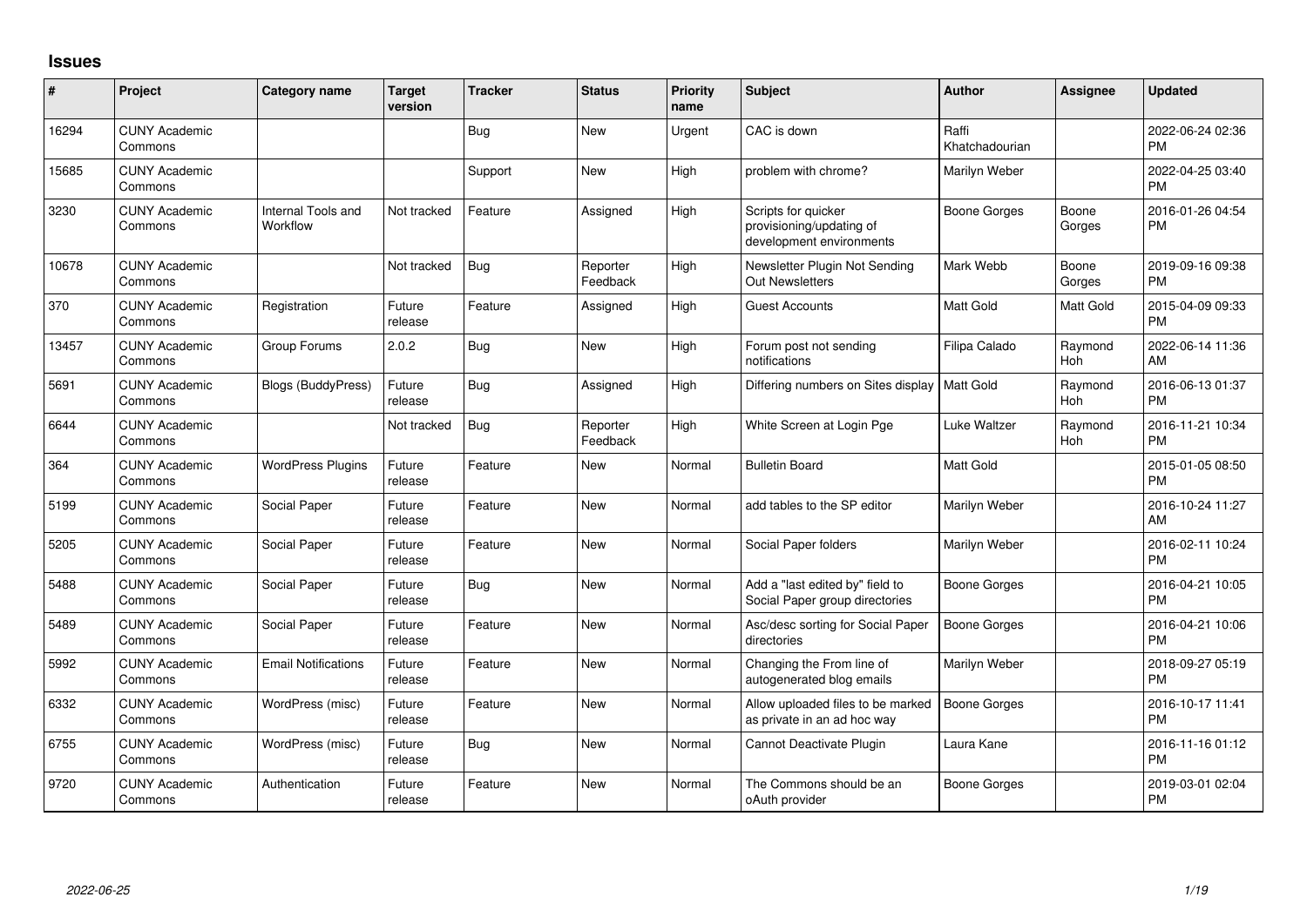| #     | Project                         | <b>Category name</b>     | Target<br>version | <b>Tracker</b> | <b>Status</b> | <b>Priority</b><br>name | <b>Subject</b>                                                                                               | Author                  | <b>Assignee</b> | <b>Updated</b>                |
|-------|---------------------------------|--------------------------|-------------------|----------------|---------------|-------------------------|--------------------------------------------------------------------------------------------------------------|-------------------------|-----------------|-------------------------------|
| 11024 | <b>CUNY Academic</b><br>Commons | WordPress (misc)         | Future<br>release | <b>Bug</b>     | <b>New</b>    | Normal                  | Subsites should not show "you<br>should update your .htaccess<br>now" notice after permalink<br>setting save | <b>Boone Gorges</b>     |                 | 2019-01-28 01:35<br><b>PM</b> |
| 11392 | <b>CUNY Academic</b><br>Commons |                          | Future<br>release | <b>Bug</b>     | <b>New</b>    | Normal                  | Migrate users away from<br><b>StatPress</b>                                                                  | <b>Boone Gorges</b>     |                 | 2019-04-23 03:53<br><b>PM</b> |
| 11843 | <b>CUNY Academic</b><br>Commons | WordPress (misc)         | Future<br>release | Design/UX      | New           | Normal                  | Tweaking the Gutenberg Editor<br>Interface                                                                   | Laurie Hurson           |                 | 2022-04-26 12:00<br><b>PM</b> |
| 11860 | <b>CUNY Academic</b><br>Commons | Registration             | Future<br>release | Feature        | New           | Normal                  | Ensure Students Are Aware They<br>Can Use Aliases At Registration                                            | scott voth              |                 | 2019-09-24 08:46<br>AM        |
| 12328 | <b>CUNY Academic</b><br>Commons |                          | Not tracked       | Support        | <b>New</b>    | Normal                  | Sign up Code for Non-CUNY<br>Faculty                                                                         | Laurie Hurson           |                 | 2020-01-28 10:25<br>AM        |
| 12352 | <b>CUNY Academic</b><br>Commons |                          | Not tracked       | Support        | <b>New</b>    | Normal                  | 'posts list" page builder block<br>option                                                                    | Marilyn Weber           |                 | 2020-02-03 01:29<br><b>PM</b> |
| 12573 | <b>CUNY Academic</b><br>Commons | <b>WordPress Plugins</b> | Future<br>release | <b>Bug</b>     | New           | Normal                  | <b>CommentPress Core Issues</b>                                                                              | scott voth              |                 | 2020-03-24 04:32<br><b>PM</b> |
| 13048 | <b>CUNY Academic</b><br>Commons | Shortcodes and<br>embeds | Future<br>release | Feature        | New           | Normal                  | Jupyter Notebooks support                                                                                    | <b>Boone Gorges</b>     |                 | 2020-07-14 11:46<br>AM        |
| 13650 | <b>CUNY Academic</b><br>Commons | Group Library            | Future<br>release | Feature        | <b>New</b>    | Normal                  | Forum Attachments in Group<br>Library                                                                        | Laurie Hurson           |                 | 2021-11-19 12:30<br><b>PM</b> |
| 14792 | <b>CUNY Academic</b><br>Commons |                          |                   | <b>Bug</b>     | <b>New</b>    | Normal                  | Inconsistent email notifications<br>from gravity forms                                                       | Raffi<br>Khatchadourian |                 | 2021-10-04 01:50<br><b>PM</b> |
| 14911 | <b>CUNY Academic</b><br>Commons | <b>WordPress Themes</b>  | Not tracked       | Support        | New           | Normal                  | Twentytwentyone theme                                                                                        | Marilyn Weber           |                 | 2021-10-28 10:37<br>AM        |
| 14936 | <b>CUNY Academic</b><br>Commons |                          |                   | <b>Bug</b>     | New           | Normal                  | Commons websites blocked by<br>SPS campus network                                                            | Laurie Hurson           |                 | 2021-11-03 03:57<br><b>PM</b> |
| 14940 | <b>CUNY Academic</b><br>Commons |                          |                   | Bug            | <b>New</b>    | Normal                  | Discrepancy between Commons<br>profile "sites" and actual # of sites                                         | Laurie Hurson           |                 | 2021-11-08 11:09<br>AM        |
| 15045 | <b>CUNY Academic</b><br>Commons |                          |                   | Support        | <b>New</b>    | Normal                  | no result for KCeL in the search<br>box on the commons                                                       | Marilyn Weber           |                 | 2021-12-10 11:29<br>AM        |
| 15565 | <b>CUNY Academic</b><br>Commons |                          |                   | Support        | New           | Normal                  | Events - send updates to an email   Marilyn Weber<br>listserv                                                |                         |                 | 2022-03-10 01:06<br><b>PM</b> |
| 15757 | <b>CUNY Academic</b><br>Commons |                          |                   | <b>Bug</b>     | New           | Normal                  | Members # do not match                                                                                       | Laurie Hurson           |                 | 2022-03-30 04:52<br>PM        |
| 15816 | <b>CUNY Academic</b><br>Commons |                          | Not tracked       | Support        | New           | Normal                  | slow loading at SPS                                                                                          | Marilyn Weber           |                 | 2022-04-05 01:26<br>PM        |
| 16255 | <b>CUNY Academic</b><br>Commons | WordPress (misc)         |                   | <b>Bug</b>     | New           | Normal                  | Need to define 'MULTISITE'<br>constant in wp-config.php                                                      | Raymond Hoh             |                 | 2022-06-19 09:31<br>AM        |
| 11519 | <b>CUNY Academic</b><br>Commons |                          | Not tracked       | Support        | Assigned      | Normal                  | comment option not appearing                                                                                 | Marilyn Weber           |                 | 2019-09-24 10:28<br>AM        |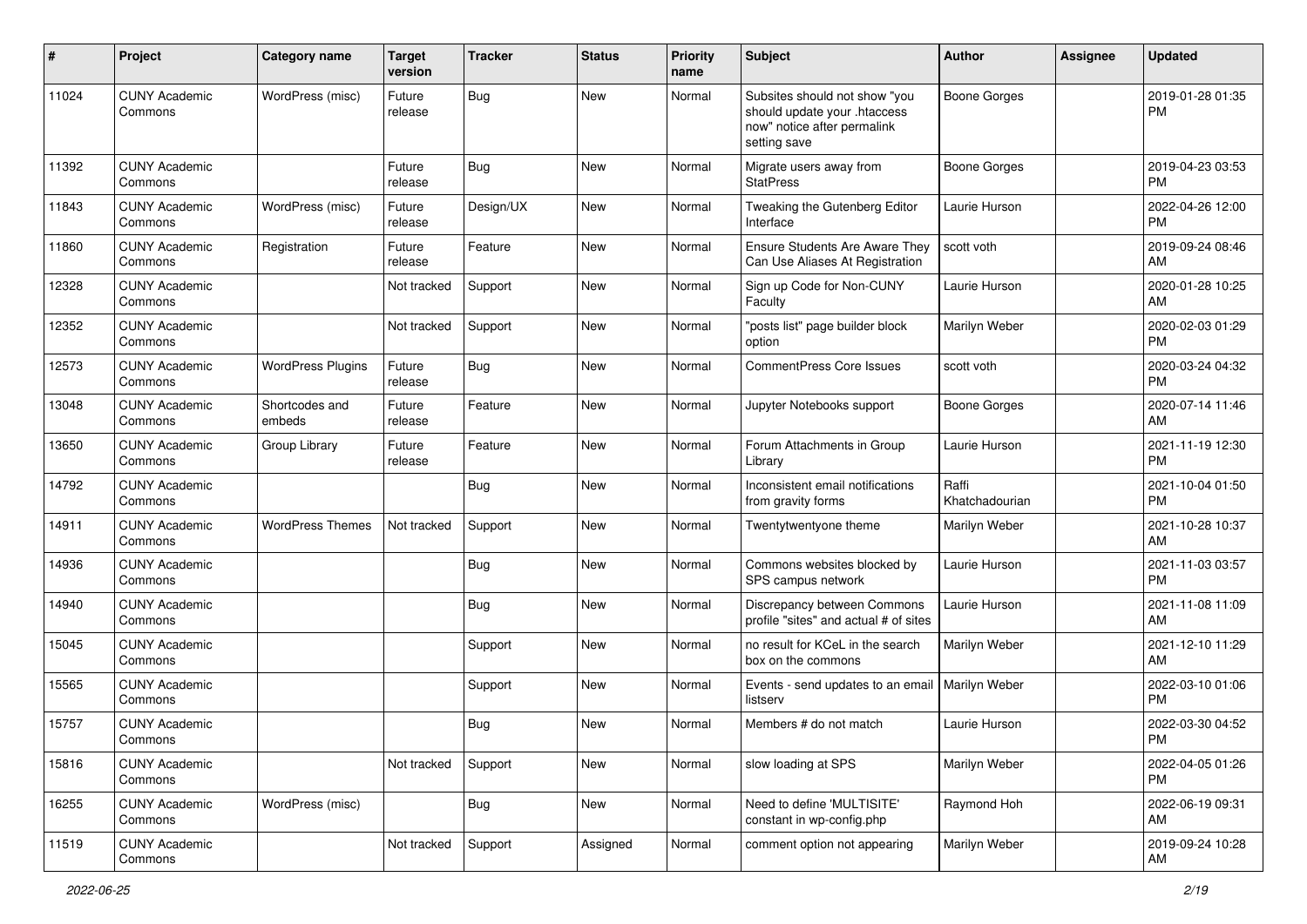| #     | Project                         | <b>Category name</b>     | <b>Target</b><br>version | <b>Tracker</b> | <b>Status</b>        | <b>Priority</b><br>name | <b>Subject</b>                                                                                | <b>Author</b>           | <b>Assignee</b> | <b>Updated</b>                |
|-------|---------------------------------|--------------------------|--------------------------|----------------|----------------------|-------------------------|-----------------------------------------------------------------------------------------------|-------------------------|-----------------|-------------------------------|
| 12436 | <b>CUNY Academic</b><br>Commons |                          | Not tracked              | <b>Bug</b>     | Assigned             | Normal                  | Nightly system downtime                                                                       | Boone Gorges            |                 | 2020-08-01 09:30<br>AM        |
| 11848 | <b>CUNY Academic</b><br>Commons |                          | Not tracked              | Support        | Hold                 | Normal                  | a Dean of Faculty wants to share<br>a large file                                              | Marilyn Weber           |                 | 2019-09-24 08:44<br>AM        |
| 10273 | <b>CUNY Academic</b><br>Commons | Registration             | Not tracked              | Support        | Reporter<br>Feedback | Normal                  | users combining CF and campus<br>address                                                      | Marilyn Weber           |                 | 2019-09-18 10:58<br>AM        |
| 10657 | <b>CUNY Academic</b><br>Commons |                          | Not tracked              | Support        | Reporter<br>Feedback | Normal                  | child theme problems                                                                          | Marilyn Weber           |                 | 2018-11-08 01:19<br><b>PM</b> |
| 10769 | <b>CUNY Academic</b><br>Commons | <b>WordPress Themes</b>  | Not tracked              | Bug            | Reporter<br>Feedback | Normal                  | 2011 Theme Sidebar                                                                            | Mark Webb               |                 | 2018-12-04 04:09<br><b>PM</b> |
| 10982 | <b>CUNY Academic</b><br>Commons | Domain Mapping           | Not tracked              | Support        | Reporter<br>Feedback | Normal                  | <b>CNAME</b> question                                                                         | scott voth              |                 | 2019-01-22 04:29<br><b>PM</b> |
| 11077 | <b>CUNY Academic</b><br>Commons | Events                   | Not tracked              | Feature        | Reporter<br>Feedback | Normal                  | Show event category description<br>in event list view                                         | Raffi<br>Khatchadourian |                 | 2019-02-12 10:38<br><b>PM</b> |
| 11120 | <b>CUNY Academic</b><br>Commons | <b>WordPress Plugins</b> | Not tracked              | Bug            | Reporter<br>Feedback | Normal                  | Events Manager Events Not<br>Showing Up                                                       | Mark Webb               |                 | 2019-02-27 04:10<br><b>PM</b> |
| 11131 | <b>CUNY Academic</b><br>Commons |                          | Future<br>release        | Feature        | Reporter<br>Feedback | Normal                  | <b>Image Annotation Plugins</b>                                                               | Laurie Hurson           |                 | 2019-02-26 11:33<br>AM        |
| 11415 | <b>CUNY Academic</b><br>Commons | <b>WordPress Plugins</b> | Not tracked              | <b>Bug</b>     | Reporter<br>Feedback | Normal                  | <b>Blog Subscriptions in Jetpack</b>                                                          | Laurie Hurson           |                 | 2019-05-14 10:34<br>AM        |
| 11509 | <b>CUNY Academic</b><br>Commons |                          | Not tracked              | Support        | Reporter<br>Feedback | Normal                  | deleted Page causing a Menu<br>problem?                                                       | Marilyn Weber           |                 | 2019-06-04 09:54<br>AM        |
| 11556 | <b>CUNY Academic</b><br>Commons | Courses                  | Not tracked              | <b>Bug</b>     | Reporter<br>Feedback | Normal                  | Instructor name given in course<br>listing                                                    | Tom Harbison            |                 | 2019-06-25 04:12<br><b>PM</b> |
| 11771 | <b>CUNY Academic</b><br>Commons |                          | Not tracked              | Support        | Reporter<br>Feedback | Normal                  | post displays in sections                                                                     | Marilyn Weber           |                 | 2019-08-20 10:34<br>AM        |
| 11787 | <b>CUNY Academic</b><br>Commons |                          | Not tracked              | Support        | Reporter<br>Feedback | Normal                  | automated comments notifications   Marilyn Weber<br>on ZenDesk                                |                         |                 | 2019-08-26 06:18<br><b>PM</b> |
| 11788 | <b>CUNY Academic</b><br>Commons | <b>WordPress Plugins</b> | Future<br>release        | Support        | Reporter<br>Feedback | Normal                  | Plugin Request - Browse Aloud                                                                 | scott voth              |                 | 2019-09-24 08:42<br>AM        |
| 12198 | <b>CUNY Academic</b><br>Commons |                          | Not tracked              | Bug            | Reporter<br>Feedback | Normal                  | Duplicate listing in My Sites                                                                 | Tom Harbison            |                 | 2019-12-09 05:50<br><b>PM</b> |
| 12350 | <b>CUNY Academic</b><br>Commons | Blogs (BuddyPress)       | Not tracked              | Support        | Reporter<br>Feedback | Normal                  | URL creation problem                                                                          | Marilyn Weber           |                 | 2020-02-03 11:27<br>AM        |
| 12360 | <b>CUNY Academic</b><br>Commons | <b>WordPress Themes</b>  | Not tracked              | <b>Bug</b>     | Reporter<br>Feedback | Normal                  | site just says "DANTE We are<br>currently in maintenance mode,<br>please check back shortly." | Marilyn Weber           |                 | 2020-02-04 12:13<br><b>PM</b> |
| 13034 | <b>CUNY Academic</b><br>Commons |                          | Not tracked              | Support        | Reporter<br>Feedback | Normal                  | a site is asking people to join the<br>Commons to get a download                              | Marilyn Weber           |                 | 2020-07-12 07:23<br>AM        |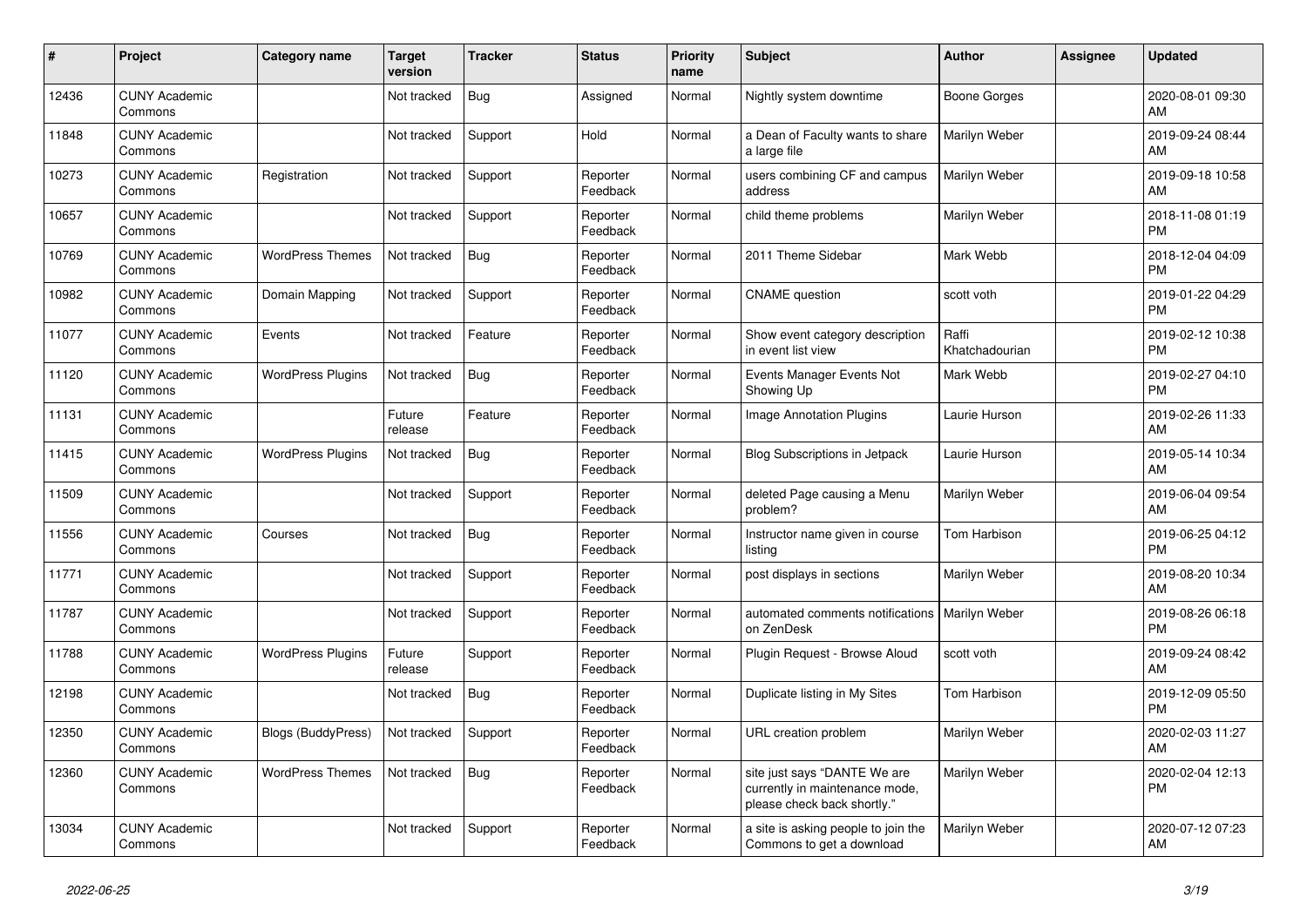| #     | Project                         | <b>Category name</b> | <b>Target</b><br>version | <b>Tracker</b> | <b>Status</b>        | <b>Priority</b><br>name | <b>Subject</b>                                                    | Author                  | <b>Assignee</b> | <b>Updated</b>                |
|-------|---------------------------------|----------------------|--------------------------|----------------|----------------------|-------------------------|-------------------------------------------------------------------|-------------------------|-----------------|-------------------------------|
| 13255 | <b>CUNY Academic</b><br>Commons |                      | Not tracked              | Support        | Reporter<br>Feedback | Normal                  | Accessibility problems                                            | Marilyn Weber           |                 | 2020-09-01 05:48<br><b>PM</b> |
| 13975 | <b>CUNY Academic</b><br>Commons | Social Paper         | Not tracked              | Support        | Reporter<br>Feedback | Normal                  | can't approve comments on<br>Social Paper paper                   | Marilyn Weber           |                 | 2021-02-12 09:33<br>AM        |
| 14074 | <b>CUNY Academic</b><br>Commons | WordPress (misc)     | Not tracked              | Support        | Reporter<br>Feedback | Normal                  | page password protection<br>problem                               | Marilyn Weber           |                 | 2021-03-02 11:03<br>AM        |
| 14398 | <b>CUNY Academic</b><br>Commons |                      | Not tracked              | Support        | Reporter<br>Feedback | Normal                  | Events plug-in notification<br>problem                            | Marilyn Weber           |                 | 2021-05-11 11:21<br>AM        |
| 14538 | <b>CUNY Academic</b><br>Commons |                      | Not tracked              | Support        | Reporter<br>Feedback | Normal                  | <b>Weebly To Commons</b>                                          | Laurie Hurson           |                 | 2021-09-14 10:47<br>AM        |
| 14629 | <b>CUNY Academic</b><br>Commons |                      | Not tracked              | Bug            | Reporter<br>Feedback | Normal                  | Possible Post Order Bug?                                          | Syelle Graves           |                 | 2021-09-14 10:47<br>AM        |
| 14784 | <b>CUNY Academic</b><br>Commons |                      |                          | Support        | Reporter<br>Feedback | Normal                  | User report of logo problem when<br>using Customizer theme        | Marilyn Weber           |                 | 2021-09-17 10:25<br>AM        |
| 14842 | <b>CUNY Academic</b><br>Commons |                      | Not tracked              | Support        | Reporter<br>Feedback | Normal                  | Question about widgets and block<br>editor                        | Gina Cherry             |                 | 2021-10-06 03:01<br><b>PM</b> |
| 14900 | <b>CUNY Academic</b><br>Commons |                      | Not tracked              | Support        | Reporter<br>Feedback | Normal                  | previous theme?                                                   | Marilyn Weber           |                 | 2021-10-25 10:31<br>AM        |
| 15169 | <b>CUNY Academic</b><br>Commons |                      | 2.0.2                    | Support        | Reporter<br>Feedback | Normal                  | new Prelude website zipfiles for<br>custom theme and other files. | Marilyn Weber           |                 | 2022-06-14 11:36<br>AM        |
| 15176 | <b>CUNY Academic</b><br>Commons |                      | Not tracked              | Support        | Reporter<br>Feedback | Normal                  | Archiving Q Writing & Old<br>Wordpress Sites on the Commons       | Laurie Hurson           |                 | 2022-02-08 10:28<br>AM        |
| 15260 | <b>CUNY Academic</b><br>Commons |                      |                          | Support        | Reporter<br>Feedback | Normal                  | Diacritical markings   European<br><b>Stages</b>                  | Marilyn Weber           |                 | 2022-02-04 08:16<br>AM        |
| 15370 | <b>CUNY Academic</b><br>Commons |                      |                          | Support        | Reporter<br>Feedback | Normal                  | All-in-One Event Calendar?                                        | Marilyn Weber           |                 | 2022-02-17 11:03<br>AM        |
| 15613 | <b>CUNY Academic</b><br>Commons |                      | 2.0.2                    | Feature        | Reporter<br>Feedback | Normal                  | Adding "Passster" plugin                                          | Laurie Hurson           |                 | 2022-06-14 11:36<br>AM        |
| 15655 | <b>CUNY Academic</b><br>Commons |                      | 2.0.2                    | Support        | Reporter<br>Feedback | Normal                  | Event Aggregator plugin?                                          | Marilyn Weber           |                 | 2022-06-14 11:36<br>AM        |
| 15923 | <b>CUNY Academic</b><br>Commons |                      | Not tracked              | Feature        | Reporter<br>Feedback | Normal                  | <b>Bellows Plugin Adjustments</b>                                 | Laurie Hurson           |                 | 2022-04-20 10:10<br>AM        |
| 16099 | <b>CUNY Academic</b><br>Commons |                      |                          | Support        | Reporter<br>Feedback | Normal                  | request for Newsletter Glue                                       | Marilyn Weber           |                 | 2022-05-13 12:14<br><b>PM</b> |
| 16290 | <b>CUNY Academic</b><br>Commons |                      |                          | Feature        | Reporter<br>Feedback | Normal                  | Add Table Of Contents Block<br>plug-in                            | Raffi<br>Khatchadourian |                 | 2022-06-24 10:26<br>AM        |
| 10380 | <b>CUNY Academic</b><br>Commons | WordPress (misc)     | Future<br>release        | Feature        | In Progress          | Normal                  | Remove blacklisted plugins                                        | Boone Gorges            |                 | 2022-04-26 12:00<br><b>PM</b> |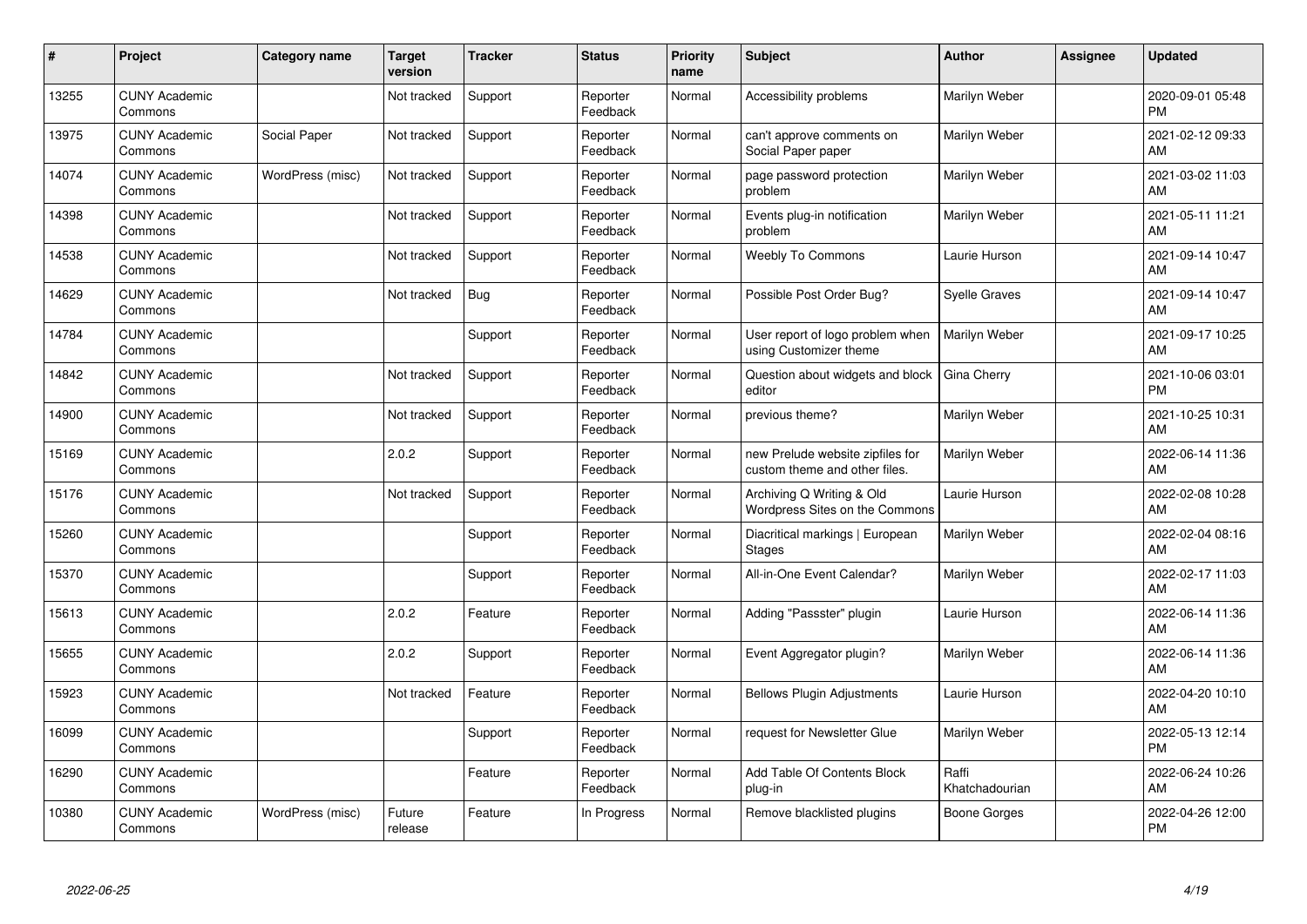| #     | Project                         | <b>Category name</b>       | Target<br>version | Tracker    | <b>Status</b> | <b>Priority</b><br>name | <b>Subject</b>                                                                            | <b>Author</b>           | <b>Assignee</b>   | <b>Updated</b>                |
|-------|---------------------------------|----------------------------|-------------------|------------|---------------|-------------------------|-------------------------------------------------------------------------------------------|-------------------------|-------------------|-------------------------------|
| 11968 | JustPublics@365<br>MediaCamp    |                            |                   | Feature    | <b>New</b>    | Normal                  | Nanoscience Retractable Display<br>Unit                                                   | Donald Cherry           | Bonnie<br>Eissner | 2021-02-19 08:50<br>AM        |
| 2753  | <b>CUNY Academic</b><br>Commons | <b>Public Portfolio</b>    | Future<br>release | Feature    | New           | Normal                  | Create actual actual tagification in<br>academic interests and other<br>fields            | Micki Kaufman           | Boone<br>Gorges   | 2015-01-05 08:52<br><b>PM</b> |
| 3580  | <b>CUNY Academic</b><br>Commons | Group Blogs                | Future<br>release | Feature    | New           | Normal                  | Multiple blogs per group                                                                  | <b>Boone Gorges</b>     | Boone<br>Gorges   | 2018-02-20 02:02<br><b>PM</b> |
| 4481  | <b>CUNY Academic</b><br>Commons | Events                     | Future<br>release | Feature    | New           | Normal                  | Group admins/mods should have<br>the ability to unlink an event from<br>the group         | <b>Boone Gorges</b>     | Boone<br>Gorges   | 2017-04-24 03:53<br><b>PM</b> |
| 4592  | <b>CUNY Academic</b><br>Commons | Events                     | Future<br>release | Design/UX  | New           | Normal                  | Event Creation - Venue Dropdown<br>Slow                                                   | Samantha Raddatz        | Boone<br>Gorges   | 2015-09-14 04:56<br><b>PM</b> |
| 5182  | <b>CUNY Academic</b><br>Commons | Social Paper               | Future<br>release | Design/UX  | <b>New</b>    | Normal                  | "Publishing" a private paper on<br>social paper?                                          | Raffi<br>Khatchadourian | Boone<br>Gorges   | 2016-10-13 04:12<br><b>PM</b> |
| 7022  | <b>CUNY Academic</b><br>Commons | Announcements              | Future<br>release | <b>Bug</b> | <b>New</b>    | Normal                  | Sitewide announcements should<br>be displayed on, and dismissable<br>from, mapped domains | Boone Gorges            | Boone<br>Gorges   | 2018-03-22 10:18<br>AM        |
| 7663  | <b>CUNY Academic</b><br>Commons | Social Paper               | Future<br>release | Bug        | <b>New</b>    | Normal                  | Social Paper notifications not<br>formatted correctly on secondary<br>sites               | Boone Gorges            | Boone<br>Gorges   | 2018-04-16 03:52<br><b>PM</b> |
| 7981  | <b>CUNY Academic</b><br>Commons | Social Paper               | Future<br>release | Bug        | <b>New</b>    | Normal                  | Social Paper comments should<br>not go to spam                                            | Luke Waltzer            | Boone<br>Gorges   | 2018-04-16 03:52<br><b>PM</b> |
| 8835  | <b>CUNY Academic</b><br>Commons | <b>Blogs (BuddyPress)</b>  | Future<br>release | Feature    | <b>New</b>    | Normal                  | Extend cuny.is shortlinks to sites                                                        | Luke Waltzer            | Boone<br>Gorges   | 2022-04-26 11:59<br>AM        |
| 9926  | <b>CUNY Academic</b><br>Commons | <b>WordPress Plugins</b>   | Future<br>release | <b>Bug</b> | New           | Normal                  | twitter-mentions-as-comments<br>cron jobs can run long                                    | <b>Boone Gorges</b>     | Boone<br>Gorges   | 2018-10-24 12:34<br><b>PM</b> |
| 10226 | <b>CUNY Academic</b><br>Commons | Courses                    | Future<br>release | Feature    | New           | Normal                  | Add "My Courses" to drop down<br>list                                                     | scott voth              | Boone<br>Gorges   | 2021-11-19 12:42<br><b>PM</b> |
| 10794 | <b>CUNY Academic</b><br>Commons | Performance                | Not tracked       | <b>Bug</b> | <b>New</b>    | Normal                  | Memcached connection<br>occasionally breaks                                               | <b>Boone Gorges</b>     | Boone<br>Gorges   | 2018-12-06 03:30<br><b>PM</b> |
| 11496 | <b>CUNY Academic</b><br>Commons | Public Portfolio           | 1.15.2            | Support    | New           | Normal                  | Replace Twitter Icon on Member<br>Portfolio page                                          | scott voth              | Boone<br>Gorges   | 2019-06-06 01:03<br><b>PM</b> |
| 11531 | <b>CUNY Academic</b><br>Commons | Events                     | Future<br>release | Feature    | New           | Normal                  | Main Events calendar should<br>include non-public events that<br>user has access to       | scott voth              | Boone<br>Gorges   | 2019-06-11 10:00<br>AM        |
| 12042 | <b>CUNY Academic</b><br>Commons | <b>Email Notifications</b> | Future<br>release | Feature    | New           | Normal                  | Improved error logging for BPGES   Boone Gorges<br>send queue                             |                         | Boone<br>Gorges   | 2021-11-19 12:25<br><b>PM</b> |
| 12091 | <b>CUNY Academic</b><br>Commons | <b>Group Files</b>         | Future<br>release | Feature    | New           | Normal                  | Improved pre-upload file<br>validation for bp-group-documents                             | Boone Gorges            | Boone<br>Gorges   | 2019-11-14 01:21<br><b>PM</b> |
| 12438 | <b>CUNY Academic</b><br>Commons | Courses                    | Not tracked       | Bug        | New           | Normal                  | Site appearing twice                                                                      | Laurie Hurson           | Boone<br>Gorges   | 2020-02-18 01:34<br>PM        |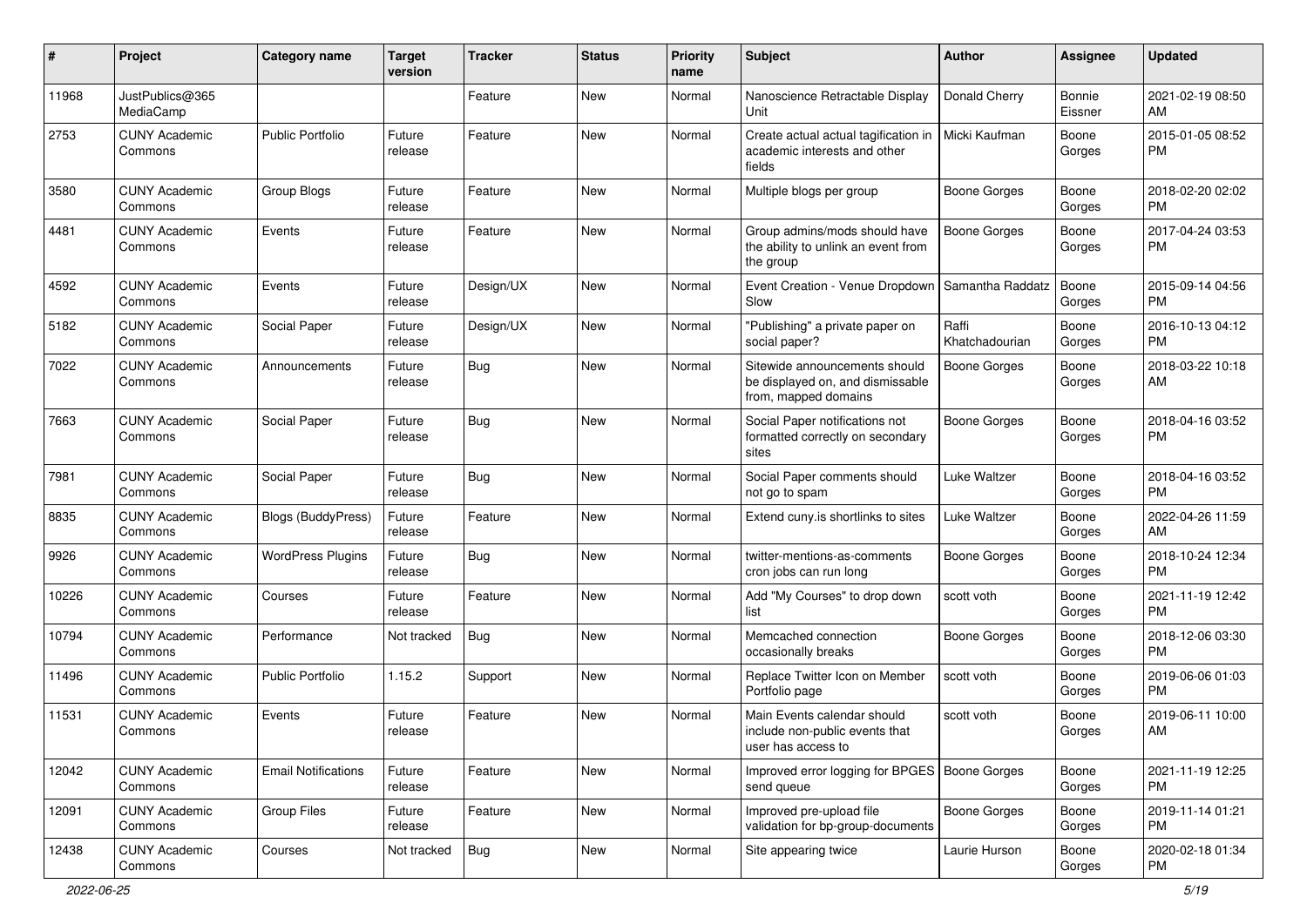| #     | Project                         | <b>Category name</b>     | <b>Target</b><br>version | <b>Tracker</b> | <b>Status</b> | <b>Priority</b><br>name | Subject                                                                                       | Author              | Assignee        | <b>Updated</b>                |
|-------|---------------------------------|--------------------------|--------------------------|----------------|---------------|-------------------------|-----------------------------------------------------------------------------------------------|---------------------|-----------------|-------------------------------|
| 12911 | <b>CUNY Academic</b><br>Commons |                          | Not tracked              | Feature        | <b>New</b>    | Normal                  | Block access to xmlrpc.php based<br>on User-Agent                                             | Boone Gorges        | Boone<br>Gorges | 2020-06-09 05:12<br>PM        |
| 13370 | <b>CUNY Academic</b><br>Commons | Group Library            | Future<br>release        | Feature        | <b>New</b>    | Normal                  | Library bulk deletion and folder<br>editing                                                   | Colin McDonald      | Boone<br>Gorges | 2020-10-13 10:41<br>AM        |
| 13466 | <b>CUNY Academic</b><br>Commons | Cavalcade                | Future<br>release        | Feature        | New           | Normal                  | Automated cleanup for duplicate<br>Cavalcade tasks                                            | <b>Boone Gorges</b> | Boone<br>Gorges | 2020-10-13 05:24<br>PM        |
| 13835 | <b>CUNY Academic</b><br>Commons | WordPress (misc)         | Future<br>release        | Feature        | New           | Normal                  | Allow OneSearch widget to have<br>'CUNY' as campus                                            | Boone Gorges        | Boone<br>Gorges | 2021-11-19 12:39<br>PM        |
| 13949 | <b>CUNY Academic</b><br>Commons |                          | Not tracked              | Bug            | New           | Normal                  | Continued debugging of runaway<br>MySQL connections                                           | Matt Gold           | Boone<br>Gorges | 2021-09-14 10:42<br>AM        |
| 14184 | <b>CUNY Academic</b><br>Commons | <b>Public Portfolio</b>  | Future<br>release        | Feature        | New           | Normal                  | Centralized mechanism for storing<br><b>Campus affiliations</b>                               | Boone Gorges        | Boone<br>Gorges | 2022-01-04 11:35<br>AM        |
| 14309 | <b>CUNY Academic</b><br>Commons | Group Library            | Future<br>release        | Feature        | New           | Normal                  | Better handling of<br>bp_group_document file<br>download attempts when file is<br>not present | <b>Boone Gorges</b> | Boone<br>Gorges | 2021-11-19 12:28<br>PM        |
| 14908 | <b>CUNY Academic</b><br>Commons | Performance              |                          | Bug            | <b>New</b>    | Normal                  | Stale object cache on cdev                                                                    | Raymond Hoh         | Boone<br>Gorges | 2021-12-07 09:45<br>AM        |
| 14987 | <b>CUNY Academic</b><br>Commons | <b>WordPress Plugins</b> | Future<br>release        | Bug            | New           | Normal                  | Elementor update causes<br>database freeze-up                                                 | <b>Boone Gorges</b> | Boone<br>Gorges | 2021-11-29 12:02<br>PM        |
| 15210 | <b>CUNY Academic</b><br>Commons | Analytics                | Not tracked              | Design/UX      | New           | Normal                  | Google Analytics improvements                                                                 | Colin McDonald      | Boone<br>Gorges | 2022-05-24 10:47<br>AM        |
| 15767 | <b>CUNY Academic</b><br>Commons | WordPress (misc)         |                          | Support        | <b>New</b>    | Normal                  | Site loading slowly                                                                           | scott voth          | Boone<br>Gorges | 2022-04-04 08:56<br>PM        |
| 15883 | <b>CUNY Academic</b><br>Commons |                          | 2.1.0                    | Feature        | <b>New</b>    | Normal                  | Release BPGES update                                                                          | <b>Boone Gorges</b> | Boone<br>Gorges | 2022-05-26 10:39<br>AM        |
| 16199 | <b>CUNY Academic</b><br>Commons | Directories              | 2.0.2                    | Bug            | New           | Normal                  | Removed "Semester" Filter from<br><b>Courses Directory</b>                                    | Laurie Hurson       | Boone<br>Gorges | 2022-06-14 11:36<br>AM        |
| 287   | <b>CUNY Academic</b><br>Commons | WordPress (misc)         | Future<br>release        | Feature        | Assigned      | Normal                  | Create troubleshooting tool for<br>account sign-up                                            | <b>Matt Gold</b>    | Boone<br>Gorges | 2015-11-09 06:17<br>PM        |
| 377   | <b>CUNY Academic</b><br>Commons | BuddyPress (misc)        | Future<br>release        | Feature        | Assigned      | Normal                  | Like buttons                                                                                  | Matt Gold           | Boone<br>Gorges | 2010-11-16 05:13<br>PM        |
| 435   | <b>CUNY Academic</b><br>Commons | BuddyPress (misc)        | Future<br>release        | Feature        | Assigned      | Normal                  | Include Avatar Images in Forum<br><b>Post Notification Emails</b>                             | Matt Gold           | Boone<br>Gorges | 2010-12-08 12:40<br>PM        |
| 500   | <b>CUNY Academic</b><br>Commons | BuddyPress (misc)        | Future<br>release        | Feature        | Assigned      | Normal                  | <b>Export Group Data</b>                                                                      | Matt Gold           | Boone<br>Gorges | 2010-12-19 12:09<br>PM        |
| 554   | <b>CUNY Academic</b><br>Commons | BuddyPress (misc)        | Future<br>release        | Feature        | Assigned      | Normal                  | Add Trackback notifications to<br>site-wide activity feed                                     | Matt Gold           | Boone<br>Gorges | 2015-11-09 06:19<br>PM        |
| 585   | <b>CUNY Academic</b><br>Commons | Group Forums             | Future<br>release        | Feature        | Assigned      | Normal                  | Merge Forum Topics                                                                            | Sarah Morgano       | Boone<br>Gorges | 2011-07-06 04:11<br><b>PM</b> |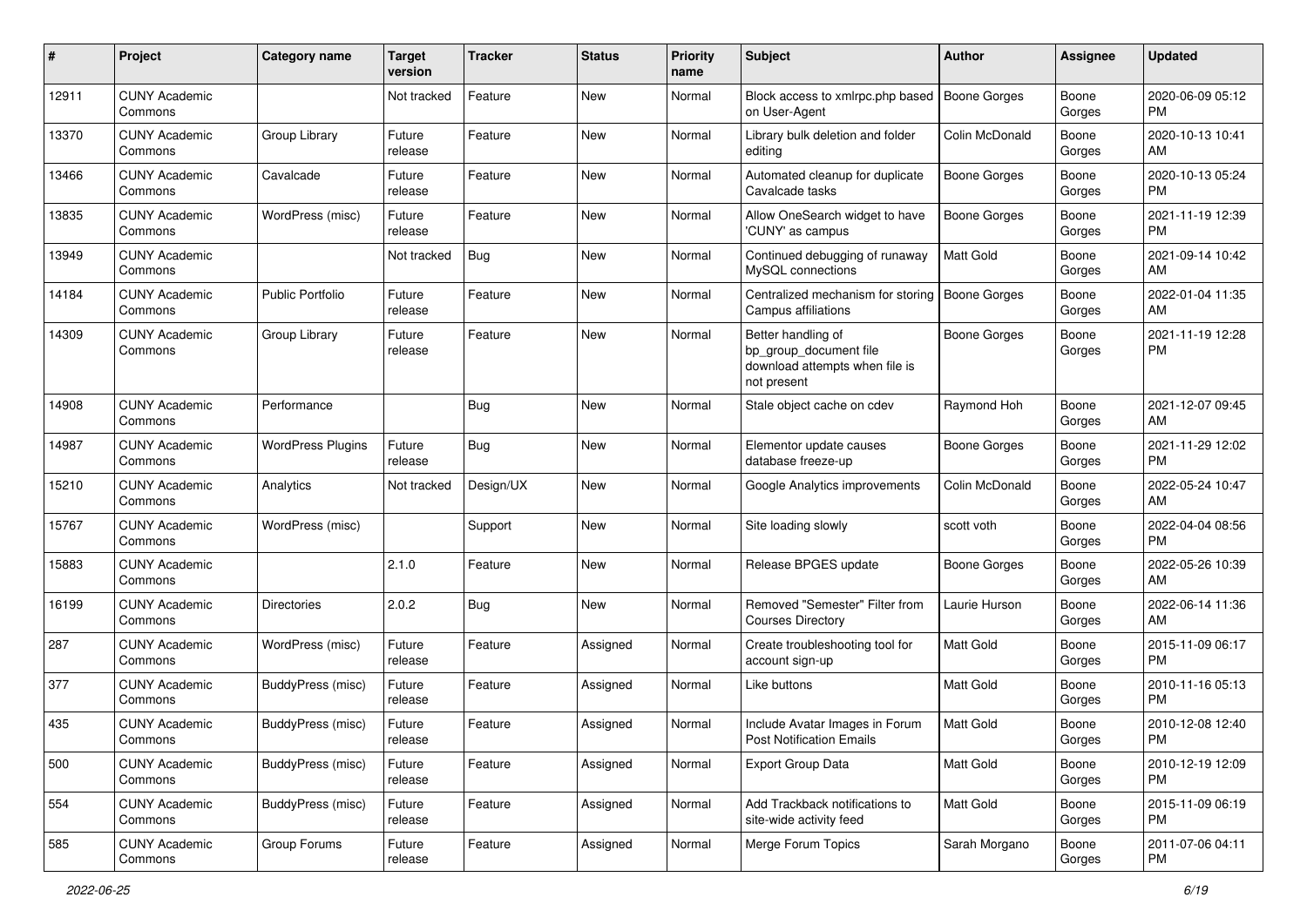| #    | Project                         | <b>Category name</b>     | Target<br>version | <b>Tracker</b> | <b>Status</b> | <b>Priority</b><br>name | <b>Subject</b>                                                             | <b>Author</b>       | <b>Assignee</b> | <b>Updated</b>                |
|------|---------------------------------|--------------------------|-------------------|----------------|---------------|-------------------------|----------------------------------------------------------------------------|---------------------|-----------------|-------------------------------|
| 599  | <b>CUNY Academic</b><br>Commons | BuddyPress (misc)        | Future<br>release | Feature        | Assigned      | Normal                  | Consider adding rating plugins for<br>BuddyPress/BBPress                   | <b>Matt Gold</b>    | Boone<br>Gorges | 2011-08-22 06:50<br><b>PM</b> |
| 618  | <b>CUNY Academic</b><br>Commons | <b>BuddyPress Docs</b>   | Future<br>release | Feature        | Assigned      | Normal                  | BuddyPress Docs: export formats                                            | <b>Boone Gorges</b> | Boone<br>Gorges | 2015-11-09 05:38<br><b>PM</b> |
| 635  | <b>CUNY Academic</b><br>Commons | BuddyPress (misc)        | Future<br>release | Feature        | Assigned      | Normal                  | Big Blue Button -<br>Videoconferencing in Groups and<br><b>Blogs</b>       | Matt Gold           | Boone<br>Gorges | 2011-03-14 03:24<br><b>PM</b> |
| 658  | <b>CUNY Academic</b><br>Commons | <b>WordPress Plugins</b> | Future<br>release | Feature        | Assigned      | Normal                  | Rebulid Sitewide Tag Suggestion                                            | <b>Matt Gold</b>    | Boone<br>Gorges | 2015-01-05 08:47<br><b>PM</b> |
| 1422 | <b>CUNY Academic</b><br>Commons | <b>BuddyPress Docs</b>   | Future<br>release | Feature        | Assigned      | Normal                  | Make "created Doc" activity icons<br>non-mini                              | <b>Boone Gorges</b> | Boone<br>Gorges | 2015-11-09 05:48<br><b>PM</b> |
| 1460 | <b>CUNY Academic</b><br>Commons | Analytics                | Future<br>release | Feature        | Assigned      | Normal                  | Update System Report                                                       | <b>Brian Foote</b>  | Boone<br>Gorges | 2015-11-09 06:13<br><b>PM</b> |
| 1508 | <b>CUNY Academic</b><br>Commons | WordPress (misc)         | Future<br>release | Feature        | Assigned      | Normal                  | Share login cookies across<br>mapped domains                               | Boone Gorges        | Boone<br>Gorges | 2012-07-02 12:12<br><b>PM</b> |
| 1744 | <b>CUNY Academic</b><br>Commons | <b>BuddyPress Docs</b>   | Future<br>release | Feature        | Assigned      | Normal                  | Spreadsheet-style Docs                                                     | <b>Boone Gorges</b> | Boone<br>Gorges | 2015-11-09 06:13<br><b>PM</b> |
| 1888 | <b>CUNY Academic</b><br>Commons | Home Page                | Future<br>release | Feature        | Assigned      | Normal                  | Refactor BP MPO Activity Filter to<br>support proper pagination            | Sarah Morgano       | Boone<br>Gorges | 2014-05-01 07:11<br><b>PM</b> |
| 2523 | <b>CUNY Academic</b><br>Commons | <b>BuddyPress Docs</b>   | Future<br>release | Feature        | Assigned      | Normal                  | Allow Users to Upload Images to<br><b>BP</b> Docs                          | <b>Matt Gold</b>    | Boone<br>Gorges | 2015-11-09 06:14<br><b>PM</b> |
| 3002 | <b>CUNY Academic</b><br>Commons | Search                   | Future<br>release | Feature        | Assigned      | Normal                  | Overhaul CAC search by using<br>external search appliance                  | Boone Gorges        | Boone<br>Gorges | 2020-07-15 03:05<br>PM        |
| 3042 | <b>CUNY Academic</b><br>Commons | <b>Public Portfolio</b>  | Future<br>release | Feature        | Assigned      | Normal                  | Browsing member interests                                                  | <b>Matt Gold</b>    | Boone<br>Gorges | 2015-03-21 09:04<br><b>PM</b> |
| 3193 | <b>CUNY Academic</b><br>Commons | Group Forums             | Future<br>release | Feature        | Assigned      | Normal                  | bbPress 2.x dynamic roles and<br><b>RBE</b>                                | <b>Boone Gorges</b> | Boone<br>Gorges | 2014-09-30 01:30<br><b>PM</b> |
| 3220 | <b>CUNY Academic</b><br>Commons | <b>Public Portfolio</b>  | Future<br>release | Feature        | Assigned      | Normal                  | Add indent/outdent option to<br>Formatting Buttons on Profile<br>Page      | <b>Matt Gold</b>    | Boone<br>Gorges | 2014-05-21 10:39<br><b>PM</b> |
| 3308 | <b>CUNY Academic</b><br>Commons | Group Invitations        | Future<br>release | Feature        | Assigned      | Normal                  | Allow members to rescind group<br>invitations                              | <b>Matt Gold</b>    | Boone<br>Gorges | 2015-04-01 08:53<br><b>PM</b> |
| 3475 | <b>CUNY Academic</b><br>Commons | Events                   | Future<br>release | Feature        | Assigned      | Normal                  | Request to add plugin to<br>streamline room<br>booking/appointment booking | Naomi Barrettara    | Boone<br>Gorges | 2014-12-01 05:14<br><b>PM</b> |
| 3759 | <b>CUNY Academic</b><br>Commons | WordPress (misc)         | Future<br>release | Feature        | Assigned      | Normal                  | Review Interface for Adding Users   Matt Gold<br>to Blogs                  |                     | Boone<br>Gorges | 2015-03-24 05:52<br>PM        |
| 3768 | <b>CUNY Academic</b><br>Commons | <b>Public Portfolio</b>  | Future<br>release | Feature        | Assigned      | Normal                  | Institutions/Past positions on<br>public portfolios                        | Matt Gold           | Boone<br>Gorges | 2018-04-23 10:44<br>AM        |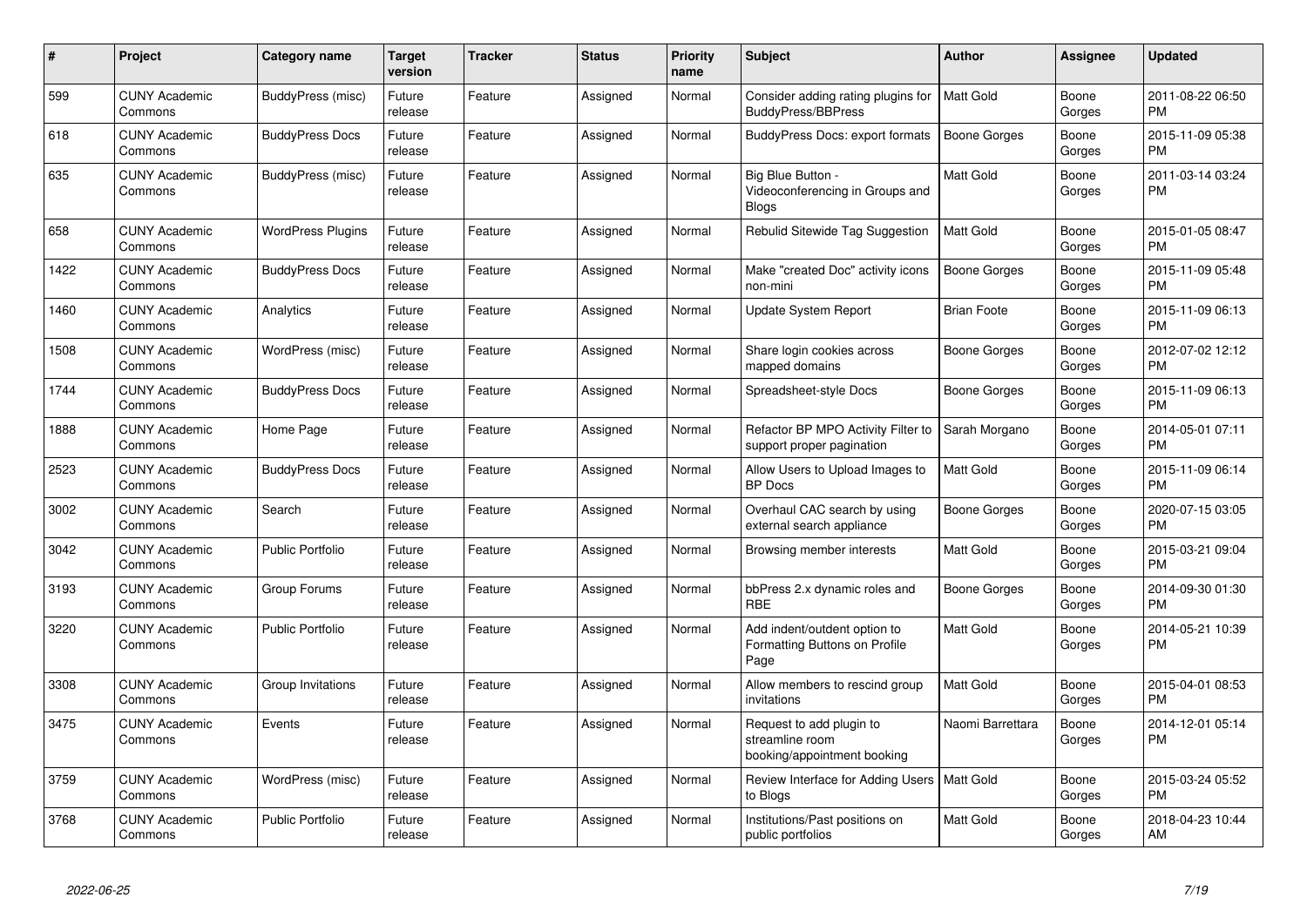| #     | <b>Project</b>                  | Category name              | Target<br>version | <b>Tracker</b> | <b>Status</b>        | <b>Priority</b><br>name | <b>Subject</b>                                                                             | <b>Author</b>       | Assignee        | <b>Updated</b>                |
|-------|---------------------------------|----------------------------|-------------------|----------------|----------------------|-------------------------|--------------------------------------------------------------------------------------------|---------------------|-----------------|-------------------------------|
| 4053  | <b>CUNY Academic</b><br>Commons | Events                     | Future<br>release | Feature        | Assigned             | Normal                  | Create new tab for past events                                                             | <b>Matt Gold</b>    | Boone<br>Gorges | 2015-05-12 02:10<br><b>PM</b> |
| 4238  | <b>CUNY Academic</b><br>Commons | Events                     | Future<br>release | Feature        | Assigned             | Normal                  | Copy Events to Other Groups?                                                               | <b>Matt Gold</b>    | Boone<br>Gorges | 2015-07-02 10:08<br>AM        |
| 4903  | <b>CUNY Academic</b><br>Commons | Events                     | Future<br>release | Design/UX      | Assigned             | Normal                  | Improving visual appearance of<br>event calendars                                          | Matt Gold           | Boone<br>Gorges | 2016-10-13 11:51<br>AM        |
| 4980  | <b>CUNY Academic</b><br>Commons | Home Page                  | Future<br>release | Feature        | Assigned             | Normal                  | CAC Featured Content -- Adding<br>Randomization                                            | Matt Gold           | Boone<br>Gorges | 2016-12-12 03:01<br><b>PM</b> |
| 5234  | <b>CUNY Academic</b><br>Commons | Membership                 | Future<br>release | Feature        | Assigned             | Normal                  | Write Unconfirmed patch for WP                                                             | <b>Boone Gorges</b> | Boone<br>Gorges | 2016-10-24 11:18<br>AM        |
| 5696  | <b>CUNY Academic</b><br>Commons | Events                     | Future<br>release | Feature        | Assigned             | Normal                  | Events Calendar - display options<br>calendar aggregation                                  | Matt Gold           | Boone<br>Gorges | 2016-10-13 11:44<br>AM        |
| 8836  | <b>CUNY Academic</b><br>Commons | <b>Blogs (BuddyPress)</b>  | Future<br>release | Feature        | Assigned             | Normal                  | Redesign site launch process                                                               | Matt Gold           | Boone<br>Gorges | 2019-10-03 02:49<br><b>PM</b> |
| 8900  | <b>CUNY Academic</b><br>Commons | Accessibility              | Future<br>release | Feature        | Assigned             | Normal                  | Look into tools to enforce<br>accessibility in WP environment                              | <b>Matt Gold</b>    | Boone<br>Gorges | 2022-04-26 11:59<br>AM        |
| 8901  | <b>CUNY Academic</b><br>Commons | Accessibility              | Future<br>release | Feature        | Assigned             | Normal                  | Theme analysis for accessibility                                                           | Matt Gold           | Boone<br>Gorges | 2022-04-26 11:59<br>AM        |
| 9895  | <b>CUNY Academic</b><br>Commons | Onboarding                 | Future<br>release | Feature        | Assigned             | Normal                  | Add "Accept Invitation"<br>link/button/function to Group<br>and/or Site invitation emails? | Luke Waltzer        | Boone<br>Gorges | 2018-06-07 12:42<br><b>PM</b> |
| 9941  | <b>CUNY Academic</b><br>Commons | Wiki                       | Not tracked       | Support        | Assigned             | Normal                  | Wiki functionality                                                                         | <b>Matt Gold</b>    | Boone<br>Gorges | 2018-06-26 10:57<br>AM        |
| 10368 | <b>CUNY Academic</b><br>Commons |                            | Future<br>release | Feature        | Assigned             | Normal                  | Use ORCID data to populate<br>academic profile page                                        | Stephen Francoeu    | Boone<br>Gorges | 2018-09-25 01:53<br><b>PM</b> |
| 15604 | <b>CUNY Academic</b><br>Commons | <b>Email Notifications</b> | Future<br>release | Feature        | Assigned             | Normal                  | <b>Restructure Commons Group</b><br>Digest Email Messages                                  | <b>Matt Gold</b>    | Boone<br>Gorges | 2022-05-26 10:45<br>AM        |
| 8756  | <b>CUNY Academic</b><br>Commons | Group Blogs                | Future<br>release | Feature        | Hold                 | Normal                  | Connect multiple blogs to one<br>group?                                                    | Matt Gold           | Boone<br>Gorges | 2017-09-30 10:42<br>AM        |
| 14113 | <b>CUNY Academic</b><br>Commons | WordPress (misc)           | Future<br>release | <b>Bug</b>     | Hold                 | Normal                  | Block Editor Not Working on this<br>page - Json error                                      | scott voth          | Boone<br>Gorges | 2021-03-05 11:01<br>AM        |
| 16092 | <b>CUNY Academic</b><br>Commons |                            | Future<br>release | Feature        | Hold                 | Normal                  | Don't show main site in Site<br>search results                                             | <b>Boone Gorges</b> | Boone<br>Gorges | 2022-05-17 03:12<br><b>PM</b> |
| 6014  | <b>CUNY Academic</b><br>Commons | Publicity                  | Future<br>release | Publicity      | Reporter<br>Feedback | Normal                  | Google search listing                                                                      | <b>Matt Gold</b>    | Boone<br>Gorges | 2016-09-21 03:48<br><b>PM</b> |
| 9207  | <b>CUNY Academic</b><br>Commons |                            | Future<br>release | Support        | Reporter<br>Feedback | Normal                  | display dashboards made in<br>Tableau?                                                     | Marilyn Weber       | Boone<br>Gorges | 2018-04-10 10:42<br>AM        |
| 9211  | <b>CUNY Academic</b><br>Commons | <b>WordPress Plugins</b>   | Future<br>release | Support        | Reporter<br>Feedback | Normal                  | Auto-Role Setting in Forum Plugin<br>Causing Some Confusion                                | Luke Waltzer        | Boone<br>Gorges | 2018-03-13 11:44<br>AM        |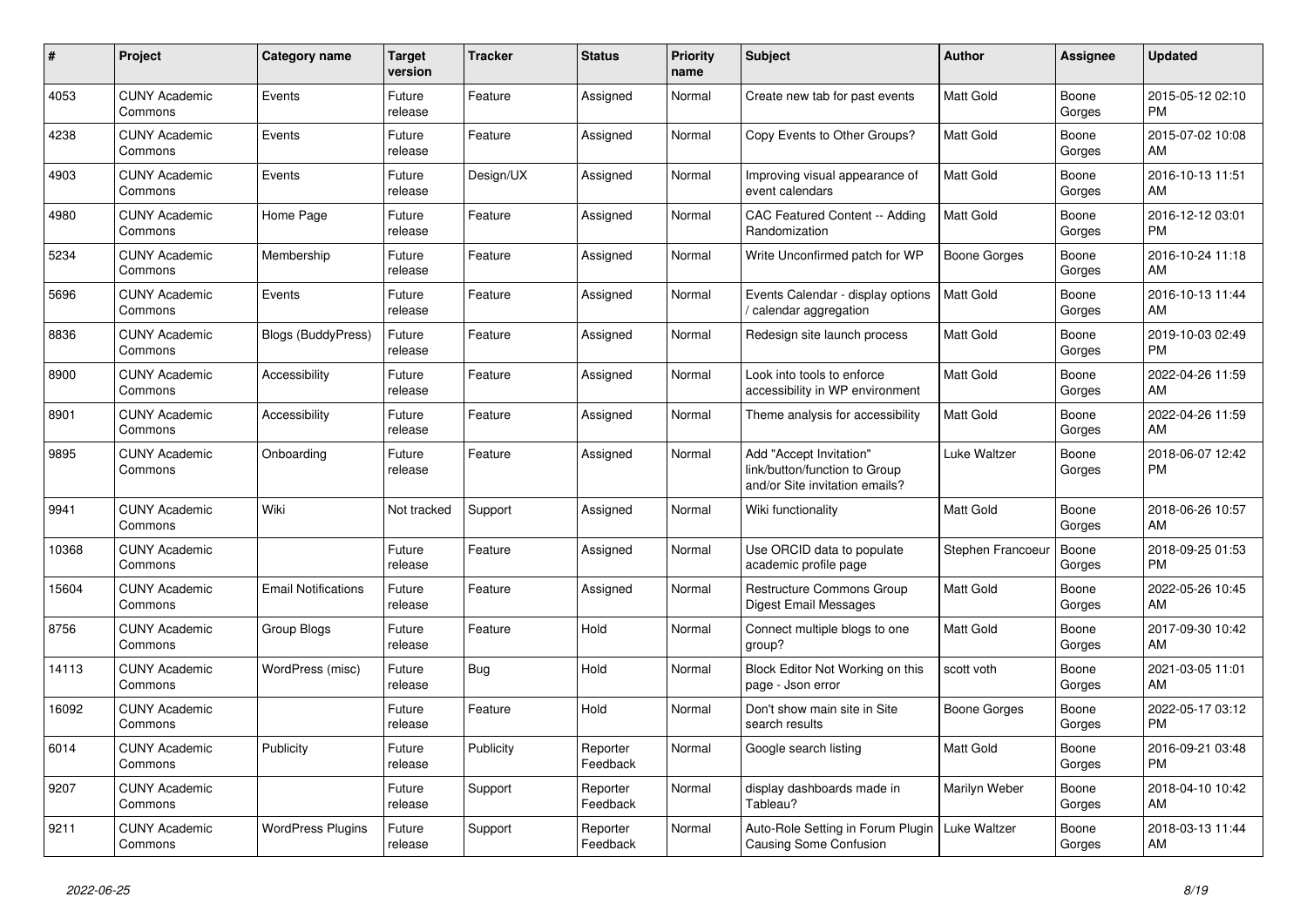| #     | Project                         | <b>Category name</b>       | Target<br>version | <b>Tracker</b> | <b>Status</b>        | <b>Priority</b><br>name | <b>Subject</b>                                                    | <b>Author</b>           | <b>Assignee</b>    | <b>Updated</b>                |
|-------|---------------------------------|----------------------------|-------------------|----------------|----------------------|-------------------------|-------------------------------------------------------------------|-------------------------|--------------------|-------------------------------|
| 9289  | <b>CUNY Academic</b><br>Commons | <b>WordPress Plugins</b>   | Future<br>release | <b>Bug</b>     | Reporter<br>Feedback | Normal                  | <b>Email Users Plugin</b>                                         | Laurie Hurson           | Boone<br>Gorges    | 2018-10-24 12:34<br><b>PM</b> |
| 9515  | <b>CUNY Academic</b><br>Commons | <b>WordPress Plugins</b>   | Not tracked       | Bug            | Reporter<br>Feedback | Normal                  | Text to Speech plugin - "More<br>Slowly" checkbox not working     | scott voth              | Boone<br>Gorges    | 2018-06-13 02:26<br><b>PM</b> |
| 9947  | <b>CUNY Academic</b><br>Commons | <b>WordPress Plugins</b>   | Future<br>release | Feature        | Reporter<br>Feedback | Normal                  | Install H5P quiz plugin                                           | <b>Matt Gold</b>        | Boone<br>Gorges    | 2018-09-11 11:01<br>AM        |
| 9979  | <b>CUNY Academic</b><br>Commons | <b>Email Notifications</b> | Not tracked       | Bug            | Reporter<br>Feedback | Normal                  | Reports of slow email activation<br>emails                        | <b>Matt Gold</b>        | Boone<br>Gorges    | 2018-08-29 09:40<br><b>PM</b> |
| 10040 | <b>CUNY Academic</b><br>Commons | WordPress (misc)           | Not tracked       | <b>Bug</b>     | Reporter<br>Feedback | Normal                  | User doesn't see full list of themes   Matt Gold                  |                         | Boone<br>Gorges    | 2018-07-25 10:12<br>AM        |
| 11386 | <b>CUNY Academic</b><br>Commons | WordPress - Media          | Not tracked       | Support        | Reporter<br>Feedback | Normal                  | disappearing images                                               | scott voth              | Boone<br>Gorges    | 2019-05-14 10:32<br>AM        |
| 11449 | <b>CUNY Academic</b><br>Commons | WordPress - Media          | Not tracked       | Support        | Reporter<br>Feedback | Normal                  | Cloning Media Library for JITP<br>from Staging to Production Site | Patrick DeDauw          | Boone<br>Gorges    | 2019-05-13 12:00<br><b>PM</b> |
| 11945 | <b>CUNY Academic</b><br>Commons | Reckoning                  | Future<br>release | Feature        | Reporter<br>Feedback | Normal                  | Add Comments bubble to<br>Reckoning views                         | Boone Gorges            | Boone<br>Gorges    | 2019-11-12 05:14<br><b>PM</b> |
| 12121 | <b>CUNY Academic</b><br>Commons | <b>WordPress Plugins</b>   | 2.0.2             | Feature        | Reporter<br>Feedback | Normal                  | Embedding H5P Iframes on<br><b>Commons Site</b>                   | Laurie Hurson           | Boone<br>Gorges    | 2022-06-14 11:36<br>AM        |
| 14483 | <b>CUNY Academic</b><br>Commons | WordPress - Media          | Not tracked       | Bug            | Reporter<br>Feedback | Normal                  | Wordpress PDF Embed Stopped<br>Working after JITP Media Clone     | Patrick DeDauw          | Boone<br>Gorges    | 2021-05-20 01:51<br><b>PM</b> |
| 14504 | <b>CUNY Academic</b><br>Commons |                            | Not tracked       | Publicity      | Reporter<br>Feedback | Normal                  | Adding showcases to home page<br>menu                             | Laurie Hurson           | Boone<br>Gorges    | 2022-01-19 03:26<br><b>PM</b> |
| 15242 | <b>CUNY Academic</b><br>Commons | Performance                | Not tracked       | Bug            | Reporter<br>Feedback | Normal                  | Slugist site                                                      | Raffi<br>Khatchadourian | Boone<br>Gorges    | 2022-02-07 11:14<br>AM        |
| 3419  | <b>CUNY Academic</b><br>Commons | Group Invitations          | 1.6.14            | Bug            | Testing<br>Required  | Normal                  | Neatening the display of<br>messages on group requests            | Matt Gold               | Boone<br>Gorges    | 2014-09-01 09:29<br><b>PM</b> |
| 3059  | <b>CUNY Academic</b><br>Commons | Group Forums               | Future<br>release | Design/UX      | <b>New</b>           | Normal                  | Forum Post Permissable Content<br><b>Explanatory Text</b>         | Chris Stein             | Chris Stein        | 2015-04-02 11:27<br>AM        |
| 10354 | <b>CUNY Academic</b><br>Commons | <b>Public Portfolio</b>    | Future<br>release | Feature        | <b>New</b>           | Normal                  | Opt out of Having a Profile Page                                  | scott voth              | Chris Stein        | 2020-05-12 10:43<br>AM        |
| 365   | <b>CUNY Academic</b><br>Commons | WordPress (misc)           | Future<br>release | Feature        | Assigned             | Normal                  | <b>Create Mouseover Tooltips</b><br>throughout Site               | <b>Matt Gold</b>        | Chris Stein        | 2015-11-09 06:18<br><b>PM</b> |
| 860   | <b>CUNY Academic</b><br>Commons | Design                     | Future<br>release | Design/UX      | Assigned             | Normal                  | <b>Standardize Button Treatment</b><br><b>Across the Commons</b>  | <b>Chris Stein</b>      | Chris Stein        | 2014-05-01 09:45<br>AM        |
| 2754  | <b>CUNY Academic</b><br>Commons | Design                     | Future<br>release | Feature        | Assigned             | Normal                  | Determine strategy for CAC logo<br>handling in top header         | Micki Kaufman           | Chris Stein        | 2015-01-05 08:53<br><b>PM</b> |
| 2832  | <b>CUNY Academic</b><br>Commons | <b>Public Portfolio</b>    | Future<br>release | Feature        | Assigned             | Normal                  | Improve interface for (not)<br>auto-linking profile fields        | Boone Gorges            | <b>Chris Stein</b> | 2015-01-05 08:52<br><b>PM</b> |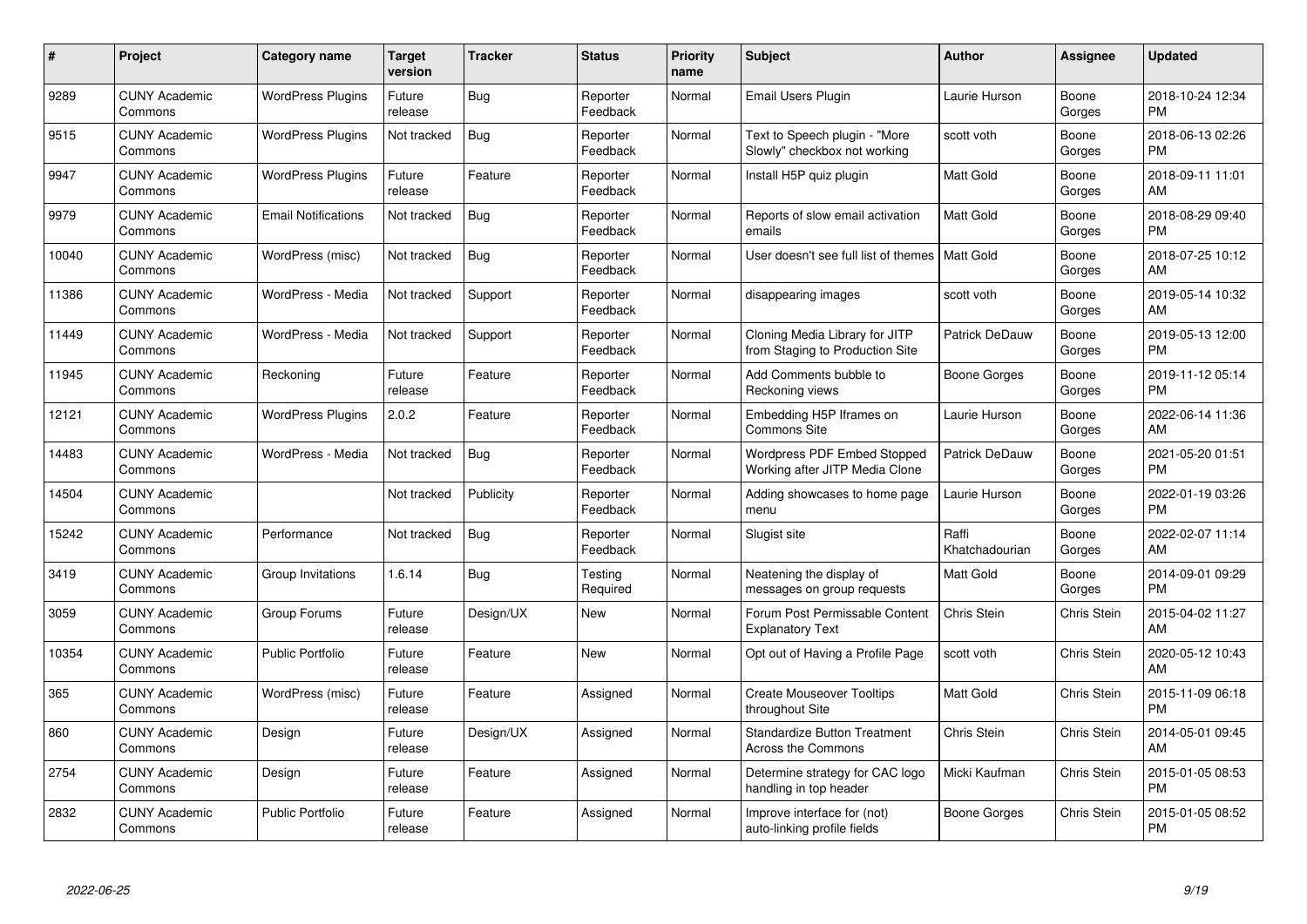| #     | <b>Project</b>                                                          | <b>Category name</b>           | <b>Target</b><br>version | <b>Tracker</b> | <b>Status</b>        | <b>Priority</b><br>name | <b>Subject</b>                                                               | <b>Author</b>    | <b>Assignee</b>     | <b>Updated</b>                |
|-------|-------------------------------------------------------------------------|--------------------------------|--------------------------|----------------|----------------------|-------------------------|------------------------------------------------------------------------------|------------------|---------------------|-------------------------------|
| 2881  | <b>CUNY Academic</b><br>Commons                                         | <b>Public Portfolio</b>        | Future<br>release        | Feature        | Assigned             | Normal                  | Redesign the UX for Profiles                                                 | Chris Stein      | Chris Stein         | 2016-10-13 12:45<br><b>PM</b> |
| 3330  | <b>CUNY Academic</b><br>Commons                                         | My Commons                     | Future<br>release        | Feature        | Assigned             | Normal                  | 'Commons Information" tool                                                   | Boone Gorges     | Chris Stein         | 2014-09-22 08:46<br><b>PM</b> |
| 3770  | <b>CUNY Academic</b><br>Commons                                         | <b>Public Portfolio</b>        | Future<br>release        | Feature        | Assigned             | Normal                  | Improve Layout/Formatting of<br>Positions Area on Public<br>Portfolios       | Matt Gold        | Chris Stein         | 2015-04-01 09:17<br><b>PM</b> |
| 5827  | <b>CUNY Academic</b><br>Commons                                         | <b>Public Portfolio</b>        | Future<br>release        | Bug            | Assigned             | Normal                  | Academic Interests square<br>bracket links not working                       | scott voth       | Chris Stein         | 2016-08-11 11:59<br><b>PM</b> |
| 9028  | <b>CUNY Academic</b><br>Commons                                         | Onboarding                     | Future<br>release        | Feature        | Assigned             | Normal                  | suggest groups to new members<br>during the registration process             | Matt Gold        | Chris Stein         | 2018-10-24 12:34<br><b>PM</b> |
| 1544  | <b>CUNY Academic</b><br>Commons                                         | Groups (misc)                  | Future<br>release        | Feature        | Reporter<br>Feedback | Normal                  | Group Filtering and Sorting                                                  | Matt Gold        | Chris Stein         | 2019-03-01 02:25<br><b>PM</b> |
| 8078  | <b>CUNY Academic</b><br>Commons                                         | <b>WordPress Plugins</b>       | Future<br>release        | System Upgrade | Assigned             | Normal                  | <b>CommentPress Updates</b>                                                  | Margaret Galvan  | Christian<br>Wach   | 2017-05-08 03:49<br><b>PM</b> |
| 13199 | <b>CUNY Academic</b><br>Commons                                         | Group Forums                   | Future<br>release        | Feature        | New                  | Normal                  | <b>Favoring Groups over bbPress</b><br>plugin                                | Colin McDonald   | Colin<br>McDonald   | 2021-11-19 12:28<br><b>PM</b> |
| 4438  | <b>CUNY Academic</b><br>Commons                                         | Events                         | Future<br>release        | Bug            | Assigned             | Normal                  | Events Calendar - Export<br><b>Recurring Events</b>                          | scott voth       | Daniel Jones        | 2016-05-23 04:25<br><b>PM</b> |
| 5268  | <b>CUNY Academic</b><br>Commons                                         | Group Forums                   | Future<br>release        | <b>Bug</b>     | Assigned             | Normal                  | Long-time to post to multiple<br>groups                                      | Luke Waltzer     | Daniel Jones        | 2016-09-07 06:31<br><b>PM</b> |
| 412   | <b>CUNY Academic</b><br>Commons                                         | <b>WordPress Themes</b>        | Future<br>release        | Feature        | Assigned             | Normal                  | <b>Featured Themes</b>                                                       | Matt Gold        | Dominic<br>Giglio   | 2015-01-05 08:44<br><b>PM</b> |
| 2167  | <b>CUNY Academic</b><br>Commons                                         | WordPress (misc)               | Future<br>release        | <b>Bug</b>     | Assigned             | Normal                  | <b>CAC-Livestream Plugin Issues</b>                                          | Michael Smith    | Dominic<br>Giglio   | 2015-01-02 03:06<br><b>PM</b> |
| 12062 | AD/O365 Transition<br>from NonMatric to<br><b>Matriculated Students</b> |                                |                          | Feature        | In Progress          | Normal                  | create solution and console<br>project                                       | Emilio Rodriguez | Emilio<br>Rodriguez | 2019-11-12 03:56<br><b>PM</b> |
| 9835  | <b>CUNY Academic</b><br>Commons                                         | Group Forums                   | Future<br>release        | Bug            | Assigned             | Normal                  | add a "like" function?                                                       | Marilyn Weber    | <b>Erik Trainer</b> | 2018-06-05 01:49<br><b>PM</b> |
| 13331 | <b>CUNY Academic</b><br>Commons                                         | Site cloning                   | Future<br>release        | Bug            | <b>New</b>           | Normal                  | Combine Site Template and<br>Clone operations                                | Boone Gorges     | Jeremy Felt         | 2021-11-19 12:39<br><b>PM</b> |
| 13891 | <b>CUNY Academic</b><br>Commons                                         | Internal Tools and<br>Workflow | 2.1.0                    | Feature        | <b>New</b>           | Normal                  | Migrate automated linting to<br>GitHub Actions                               | Boone Gorges     | Jeremy Felt         | 2022-05-26 10:45<br>AM        |
| 15194 | <b>CUNY Academic</b><br>Commons                                         | Internal Tools and<br>Workflow | 2.1.0                    | Feature        | <b>New</b>           | Normal                  | PHPCS sniff for un-restored<br>switch to blog() calls                        | Boone Gorges     | Jeremy Felt         | 2022-05-26 10:45<br>AM        |
| 11879 | <b>CUNY Academic</b><br>Commons                                         |                                | Not tracked              | <b>Bug</b>     | New                  | Normal                  | Hypothesis comments appearing<br>on multiple, different pdfs across<br>blogs | Laurie Hurson    | Laurie Hurson       | 2019-09-19 02:39<br>PM        |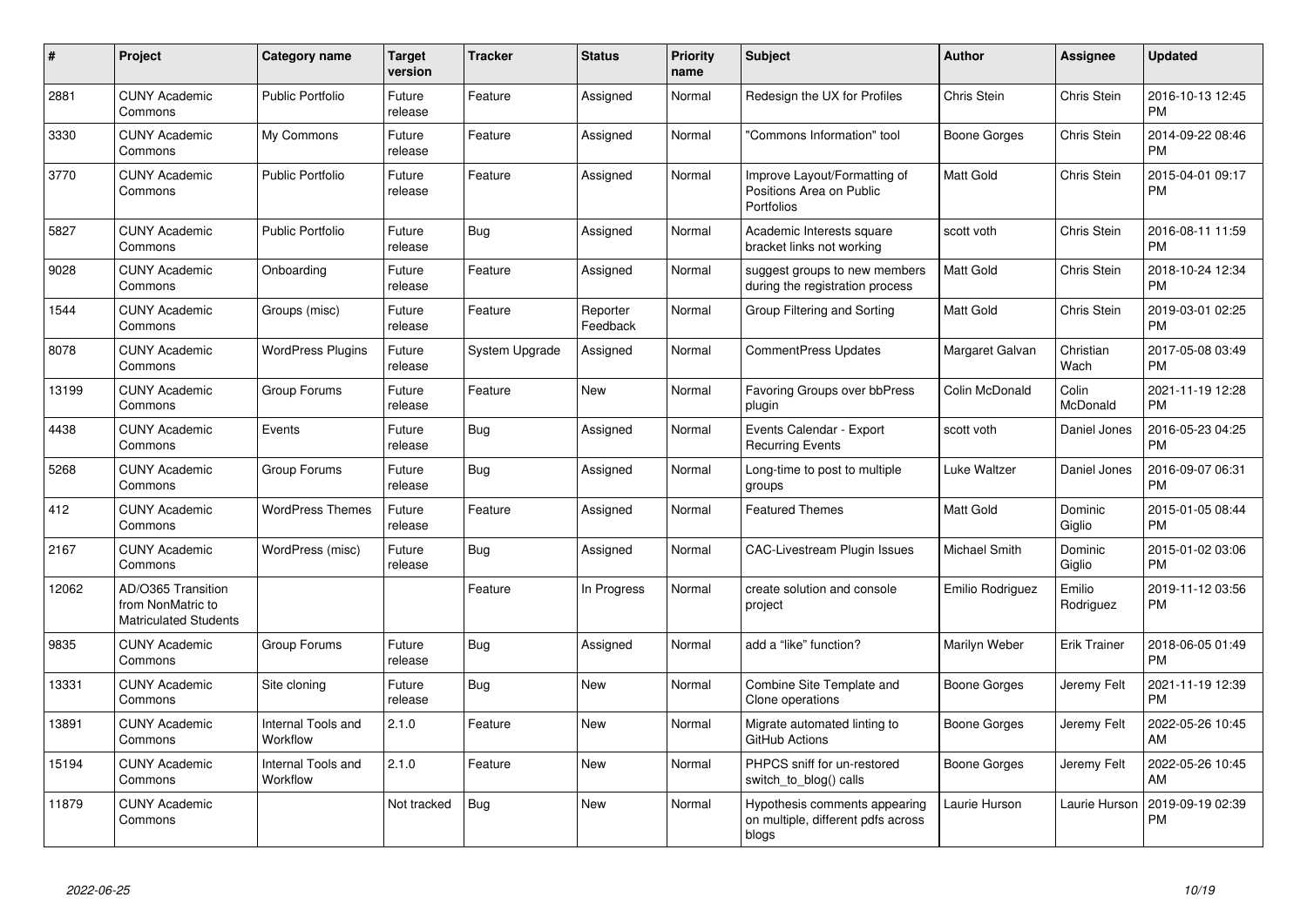| #     | <b>Project</b>                  | Category name             | <b>Target</b><br>version | <b>Tracker</b> | <b>Status</b>        | <b>Priority</b><br>name | <b>Subject</b>                                                                        | <b>Author</b>           | <b>Assignee</b>    | <b>Updated</b>                |
|-------|---------------------------------|---------------------------|--------------------------|----------------|----------------------|-------------------------|---------------------------------------------------------------------------------------|-------------------------|--------------------|-------------------------------|
| 14475 | <b>CUNY Academic</b><br>Commons |                           | Not tracked              | Publicity      | <b>New</b>           | Normal                  | OER Showcase Page                                                                     | Laurie Hurson           | Laurie Hurson      | 2021-09-14 10:46<br>AM        |
| 8666  | <b>CUNY Academic</b><br>Commons | Teaching                  | Not tracked              | Documentation  | Assigned             | Normal                  | Create Teaching on the<br>Commons Resource Page                                       | <b>Matt Gold</b>        | Laurie Hurson      | 2019-09-23 03:16<br><b>PM</b> |
| 11517 | <b>CUNY Academic</b><br>Commons |                           | Not tracked              | Feature        | Assigned             | Normal                  | wp-accessibility plugin should not<br>strip 'target=" blank" by default               | <b>Boone Gorges</b>     | Laurie Hurson      | 2019-09-24 09:57<br>AM        |
| 12446 | <b>CUNY Academic</b><br>Commons | Groups (misc)             | Future<br>release        | Feature        | Reporter<br>Feedback | Normal                  | Toggle default site to group forum<br>posting                                         | Laurie Hurson           | Laurie Hurson      | 2020-03-10 11:57<br>AM        |
| 6078  | <b>CUNY Academic</b><br>Commons | <b>Blogs (BuddyPress)</b> | Future<br>release        | Feature        | New                  | Normal                  | <b>Explore Adding Network Blog</b><br>Metadata Plugin                                 | Luke Waltzer            | Luke Waltzer       | 2016-10-11 10:29<br><b>PM</b> |
| 2666  | <b>CUNY Academic</b><br>Commons | About page                | Not tracked              | Documentation  | Assigned             | Normal                  | <b>Update About Text</b>                                                              | Chris Stein             | Luke Waltzer       | 2016-03-04 11:19<br>AM        |
| 5955  | <b>CUNY Academic</b><br>Commons | Outreach                  | Future<br>release        | Feature        | Assigned             | Normal                  | Create auto-newsletter for<br>commons members                                         | <b>Matt Gold</b>        | Luke Waltzer       | 2016-08-30 10:34<br>AM        |
| 8211  | <b>CUNY Academic</b><br>Commons | <b>WordPress Themes</b>   | Future<br>release        | Feature        | <b>New</b>           | Normal                  | Theme Suggestions: Material<br>Design-Inspired Themes                                 | Margaret Galvan         | Margaret<br>Galvan | 2017-08-07 02:48<br><b>PM</b> |
| 12392 | <b>CUNY Academic</b><br>Commons | Help/Codex                | Not tracked              | Documentation  | <b>New</b>           | Normal                  | <b>Updates to Common Commons</b><br>Questions on Help Page                            | scott voth              | Margaret<br>Galvan | 2020-02-11 10:53<br>AM        |
| 6298  | <b>CUNY Academic</b><br>Commons | User Experience           | Not tracked              | Design/UX      | Assigned             | Normal                  | Examine data from survey                                                              | <b>Matt Gold</b>        | Margaret<br>Galvan | 2016-10-14 12:16<br><b>PM</b> |
| 7828  | <b>CUNY Academic</b><br>Commons |                           | Not tracked              | Feature        | Assigned             | Normal                  | Theme Assessment 2017                                                                 | Margaret Galvan         | Margaret<br>Galvan | 2017-05-02 10:41<br><b>PM</b> |
| 3509  | <b>CUNY Academic</b><br>Commons | Publicity                 | 1.7                      | Publicity      | <b>New</b>           | Normal                  | Create 1.7 digital signage imagery                                                    | Micki Kaufman           | Marilyn<br>Weber   | 2014-10-01 12:40<br><b>PM</b> |
| 9420  | <b>CUNY Academic</b><br>Commons | cuny.is                   | Not tracked              | Feature        | New                  | Normal                  | Request for http://cuny.is/streams                                                    | Raffi<br>Khatchadourian | Marilyn<br>Weber   | 2018-04-02 10:08<br>AM        |
| 12382 | <b>CUNY Academic</b><br>Commons | Membership                | Not tracked              | Support        | <b>New</b>           | Normal                  | Email request change                                                                  | Marilyn Weber           | Marilyn<br>Weber   | 2020-02-06 12:56<br><b>PM</b> |
| 8837  | <b>CUNY Academic</b><br>Commons |                           | Not tracked              | Feature        | Assigned             | Normal                  | Create a form to request info from<br>people requesting premium<br>themes and plugins | <b>Matt Gold</b>        | Marilyn<br>Weber   | 2017-11-14 03:35<br><b>PM</b> |
| 3657  | <b>CUNY Academic</b><br>Commons | WordPress (misc)          | Not tracked              | Feature        | <b>New</b>           | Normal                  | Create alert for GC email<br>addresses                                                | <b>Matt Gold</b>        | Matt Gold          | 2016-04-14 11:29<br><b>PM</b> |
| 3691  | <b>CUNY Academic</b><br>Commons | <b>WordPress Plugins</b>  | Future<br>release        | Bug            | <b>New</b>           | Normal                  | <b>WPMU Domain Mapping</b><br>Debugging on cdev                                       | Raymond Hoh             | Matt Gold          | 2014-12-12 09:04<br>AM        |
| 4225  | <b>CUNY Academic</b><br>Commons | DiRT Integration          | Future<br>release        | Design/UX      | <b>New</b>           | Normal                  | Add information to DIRT page (in<br>Create a Group)                                   | Samantha Raddatz        | Matt Gold          | 2015-06-26 03:14<br><b>PM</b> |
| 4972  | <b>CUNY Academic</b><br>Commons | Analytics                 | Not tracked              | Bug            | <b>New</b>           | Normal                  | <b>Newsletter Analytics</b>                                                           | Stephen Real            | Matt Gold          | 2015-12-09 12:54<br><b>PM</b> |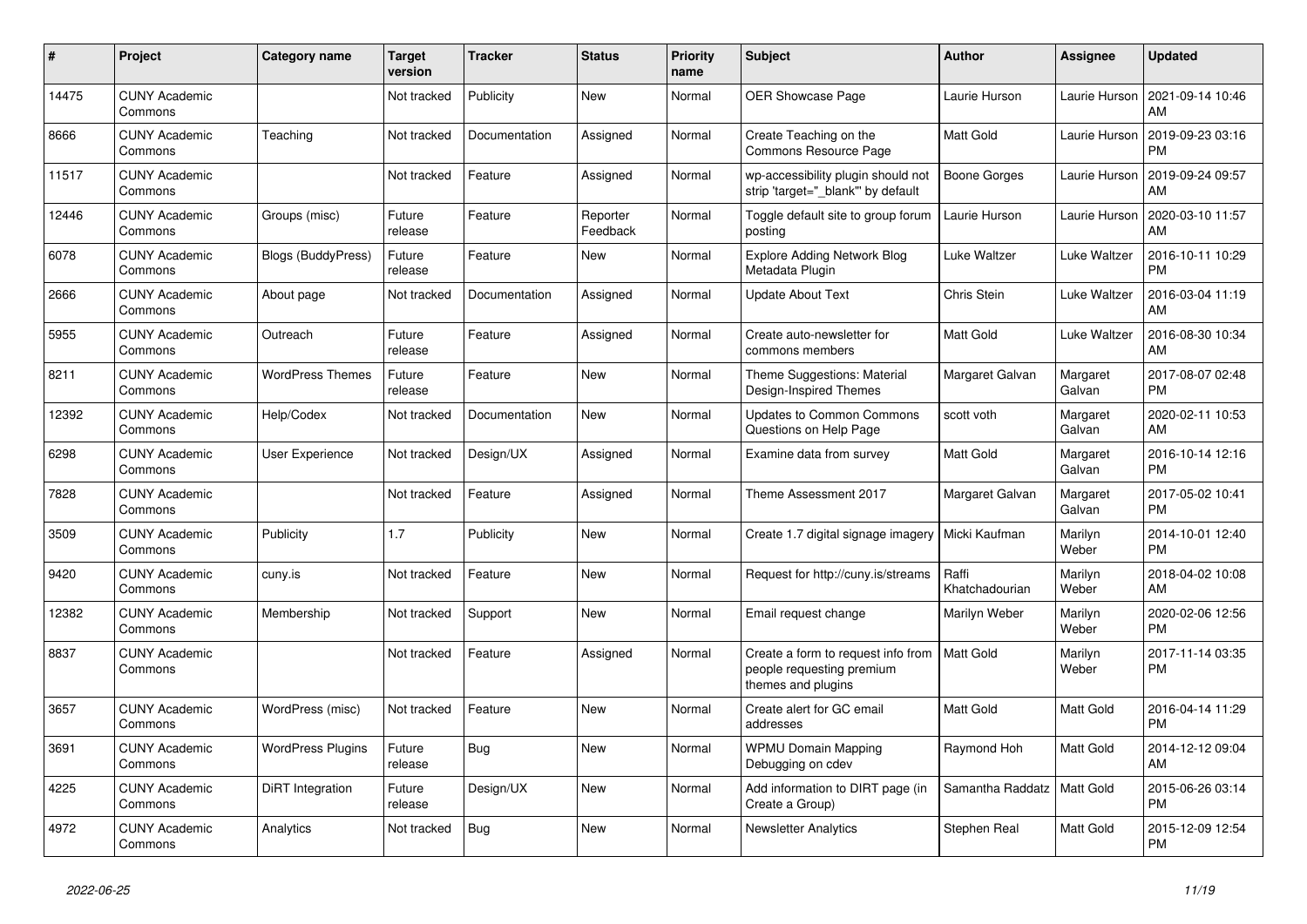| #     | Project                         | <b>Category name</b>     | <b>Target</b><br>version | <b>Tracker</b> | <b>Status</b>        | <b>Priority</b><br>name | <b>Subject</b>                                                                       | <b>Author</b>    | <b>Assignee</b>    | <b>Updated</b>                |
|-------|---------------------------------|--------------------------|--------------------------|----------------|----------------------|-------------------------|--------------------------------------------------------------------------------------|------------------|--------------------|-------------------------------|
| 8607  | <b>CUNY Academic</b><br>Commons |                          | Not tracked              | Support        | <b>New</b>           | Normal                  | Paypal?                                                                              | Marilyn Weber    | Matt Gold          | 2018-05-15 01:37<br><b>PM</b> |
| 10839 | <b>CUNY Academic</b><br>Commons | About page               | Not tracked              | Support        | <b>New</b>           | Normal                  | <b>Mission Statement Needs</b><br>Revision                                           | scott voth       | <b>Matt Gold</b>   | 2018-12-26 10:58<br>AM        |
| 11545 | <b>CUNY Academic</b><br>Commons | <b>WordPress Plugins</b> | Not tracked              | Support        | New                  | Normal                  | Twitter searches in WordPress                                                        | Gina Cherry      | Matt Gold          | 2019-09-23 01:03<br><b>PM</b> |
| 2175  | <b>CUNY Academic</b><br>Commons | WordPress (misc)         | Not tracked              | Support        | Assigned             | Normal                  | Subscibe 2 vs. Jetpack<br>subscription options                                       | local admin      | <b>Matt Gold</b>   | 2016-01-26 04:58<br><b>PM</b> |
| 8898  | <b>CUNY Academic</b><br>Commons | Social Paper             | Not tracked              | Feature        | Assigned             | Normal                  | Usage data on docs and social<br>paper                                               | <b>Matt Gold</b> | <b>Matt Gold</b>   | 2017-11-16 11:32<br>AM        |
| 9015  | <b>CUNY Academic</b><br>Commons | Groups (misc)            | Not tracked              | Outreach       | Assigned             | Normal                  | Email group admins the email<br>addresses of their groups                            | <b>Matt Gold</b> | <b>Matt Gold</b>   | 2018-01-02 09:54<br>AM        |
| 11493 | <b>CUNY Academic</b><br>Commons | Domain Mapping           | Not tracked              | Support        | Reporter<br>Feedback | Normal                  | Domain Mapping Request - Talia<br>Schaffer                                           | scott voth       | <b>Matt Gold</b>   | 2019-08-06 08:39<br>AM        |
| 12484 | <b>CUNY Academic</b><br>Commons |                          | Not tracked              | Support        | Reporter<br>Feedback | Normal                  | Sign up Code for COIL Course<br>starting in March                                    | Laurie Hurson    | Matt Gold          | 2020-03-02 02:26<br><b>PM</b> |
| 2573  | <b>NYCDH Community</b><br>Site  |                          |                          | Feature        | Reporter<br>Feedback | Normal                  | Add dh_nyc twitter list feed to site                                                 | Mark Newton      | <b>Matt Gold</b>   | 2013-05-16 11:42<br><b>PM</b> |
| 8902  | <b>CUNY Academic</b><br>Commons | Design                   | Not tracked              | Feature        | Assigned             | Normal                  | Report back on research on<br><b>BuddyPress themes</b>                               | <b>Matt Gold</b> | Michael Smith      | 2017-11-10 12:31<br>PM        |
| 3506  | <b>CUNY Academic</b><br>Commons | Publicity                | 1.7                      | Publicity      | New                  | Normal                  | Prepare 1.7 email messaging                                                          | Micki Kaufman    | Micki<br>Kaufman   | 2014-10-01 12:36<br><b>PM</b> |
| 7624  | <b>CUNY Academic</b><br>Commons | BuddyPress (misc)        | Future<br>release        | Design/UX      | <b>New</b>           | Normal                  | <b>BP</b> Notifications                                                              | Luke Waltzer     | Paige Dupont       | 2017-02-08 10:43<br><b>PM</b> |
| 11393 | <b>CUNY Academic</b><br>Commons |                          | Not tracked              | Publicity      | <b>New</b>           | Normal                  | After 1.15 release, ceate a hero<br>slide and post about adding a site<br>to a group | scott voth       | Patrick<br>Sweeney | 2019-05-14 10:32<br>AM        |
| 5282  | <b>CUNY Academic</b><br>Commons | Social Paper             | Future<br>release        | Bug            | <b>New</b>           | Normal                  | Replying via email directs to<br>paper but not individual comment.                   | Marilyn Weber    | Raymond<br>Hoh     | 2016-03-02 01:48<br><b>PM</b> |
| 7928  | <b>CUNY Academic</b><br>Commons | Group Forums             | Not tracked              | <b>Bug</b>     | <b>New</b>           | Normal                  | Duplicate Forum post                                                                 | Luke Waltzer     | Raymond<br>Hoh     | 2017-04-11 09:27<br><b>PM</b> |
| 9346  | <b>CUNY Academic</b><br>Commons | WordPress (misc)         | Not tracked              | <b>Bug</b>     | <b>New</b>           | Normal                  | Clone cetls.bmcc.cuny.edu for<br>development                                         | Owen Roberts     | Raymond<br>Hoh     | 2018-03-06 05:35<br>PM        |
| 9729  | <b>CUNY Academic</b><br>Commons | <b>SEO</b>               | Not tracked              | Support        | New                  | Normal                  | 503 Errors showing on<br>newlaborforum.cuny.edu                                      | Diane Krauthamer | Raymond<br>Hoh     | 2018-05-22 04:48<br><b>PM</b> |
| 11243 | <b>CUNY Academic</b><br>Commons | BuddyPress (misc)        | Future<br>release        | <b>Bug</b>     | New                  | Normal                  | Audit bp-custom.php                                                                  | Raymond Hoh      | Raymond<br>Hoh     | 2022-04-26 11:59<br>AM        |
| 11624 | <b>CUNY Academic</b><br>Commons | WordPress (misc)         | Not tracked              | Support        | New                  | Normal                  | Change pages into posts or swap<br>database for a Commons site?                      | Stephen Klein    | Raymond<br>Hoh     | 2019-07-09 11:04<br>AM        |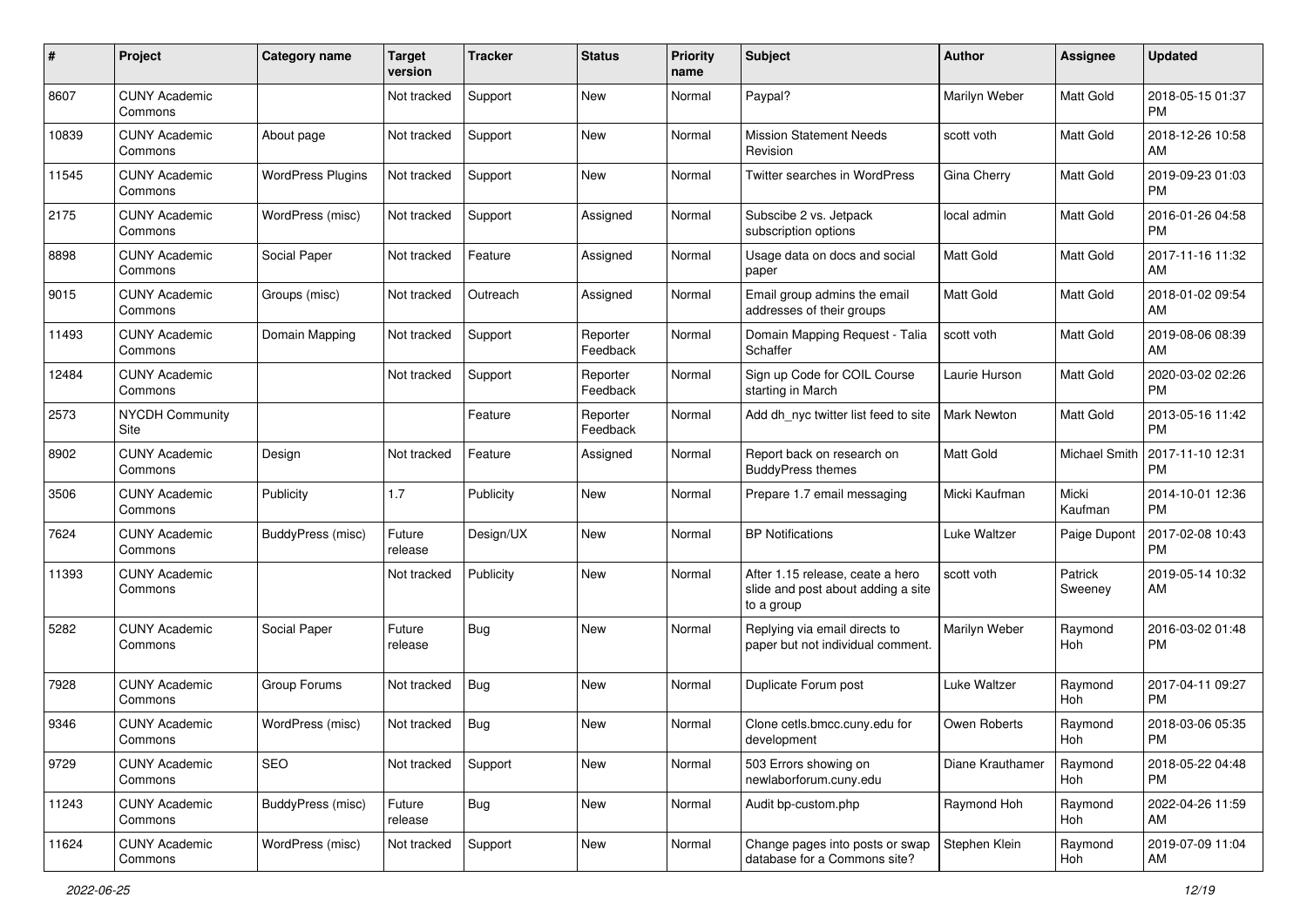| $\pmb{\#}$ | Project                         | <b>Category name</b>     | <b>Target</b><br>version | <b>Tracker</b> | <b>Status</b> | <b>Priority</b><br>name | <b>Subject</b>                                           | Author                  | <b>Assignee</b>       | <b>Updated</b>                |
|------------|---------------------------------|--------------------------|--------------------------|----------------|---------------|-------------------------|----------------------------------------------------------|-------------------------|-----------------------|-------------------------------|
| 13286      | <b>CUNY Academic</b><br>Commons |                          | Not tracked              | Support        | <b>New</b>    | Normal                  | problem connecting with<br>WordPress app                 | Marilyn Weber           | Raymond<br>Hoh        | 2020-09-08 11:16<br>AM        |
| 13358      | <b>CUNY Academic</b><br>Commons | Group Forums             | Future<br>release        | Feature        | New           | Normal                  | Improved UI for group forum<br>threading settings        | Boone Gorges            | Raymond<br><b>Hoh</b> | 2021-11-19 12:27<br><b>PM</b> |
| 13430      | <b>CUNY Academic</b><br>Commons | Reply By Email           | Not tracked              | Bug            | <b>New</b>    | Normal                  | Delay in RBE                                             | Luke Waltzer            | Raymond<br>Hoh        | 2020-10-13 11:16<br>AM        |
| 14496      | <b>CUNY Academic</b><br>Commons | Domain Mapping           | Future<br>release        | <b>Bug</b>     | <b>New</b>    | Normal                  | Mapped domain SSO uses<br>third-party cookies            | Raymond Hoh             | Raymond<br>Hoh        | 2021-05-24 04:03<br><b>PM</b> |
| 16177      | <b>CUNY Academic</b><br>Commons | Reply By Email           |                          | <b>Bug</b>     | <b>New</b>    | Normal                  | Switch to Inbound mode for RBE                           | Raymond Hoh             | Raymond<br><b>Hoh</b> | 2022-05-30 04:32<br><b>PM</b> |
| 3192       | <b>CUNY Academic</b><br>Commons | Group Forums             | Future<br>release        | Feature        | Assigned      | Normal                  | Customizable forum views for<br>bbPress 2.x group forums | Boone Gorges            | Raymond<br>Hoh        | 2015-11-09 12:47<br><b>PM</b> |
| 3492       | <b>CUNY Academic</b><br>Commons | <b>WordPress Themes</b>  | Future<br>release        | Support        | Assigned      | Normal                  | Add CBOX theme to the<br>Commons                         | scott voth              | Raymond<br>Hoh        | 2014-10-08 05:55<br><b>PM</b> |
| 3517       | <b>CUNY Academic</b><br>Commons | My Commons               | Future<br>release        | Feature        | Assigned      | Normal                  | Mute/Unmute My Commons<br>updates                        | <b>Matt Gold</b>        | Raymond<br>Hoh        | 2015-11-09 01:19<br><b>PM</b> |
| 3536       | <b>CUNY Academic</b><br>Commons | My Commons               | Future<br>release        | Feature        | Assigned      | Normal                  | Infinite Scroll on My Commons<br>page                    | <b>Matt Gold</b>        | Raymond<br>Hoh        | 2015-04-13 04:42<br><b>PM</b> |
| 3577       | <b>CUNY Academic</b><br>Commons | My Commons               | Future<br>release        | Design/UX      | Assigned      | Normal                  | Replies to items in My Commons                           | <b>Matt Gold</b>        | Raymond<br>Hoh        | 2015-04-09 05:19<br><b>PM</b> |
| 3662       | <b>CUNY Academic</b><br>Commons | <b>SEO</b>               | Future<br>release        | Feature        | Assigned      | Normal                  | Duplicate Content/SEO/Google<br>issues                   | <b>Matt Gold</b>        | Raymond<br>Hoh        | 2015-04-13 04:37<br>PM        |
| 4388       | <b>CUNY Academic</b><br>Commons | WordPress (misc)         | Future<br>release        | <b>Bug</b>     | Assigned      | Normal                  | Repeated request for<br>authentication.                  | Alice.Lynn<br>McMichael | Raymond<br>Hoh        | 2015-08-11 07:35<br><b>PM</b> |
| 6671       | <b>CUNY Academic</b><br>Commons | Reply By Email           | Not tracked              | <b>Bug</b>     | Assigned      | Normal                  | 'Post too often" RBE error<br>message                    | <b>Matt Gold</b>        | Raymond<br>Hoh        | 2016-11-11 09:55<br>AM        |
| 6995       | <b>CUNY Academic</b><br>Commons | Home Page                | Not tracked              | Bug            | Assigned      | Normal                  | member filter on homepage not<br>working                 | <b>Matt Gold</b>        | Raymond<br>Hoh        | 2016-12-11 09:46<br><b>PM</b> |
| 8976       | <b>CUNY Academic</b><br>Commons | Reply By Email           | Not tracked              | Feature        | Assigned      | Normal                  | Package RBE new topics<br>posting?                       | Matt Gold               | Raymond<br>Hoh        | 2017-12-04 02:34<br><b>PM</b> |
| 10659      | <b>CUNY Academic</b><br>Commons | Group Forums             | Future<br>release        | Feature        | Assigned      | Normal                  | Post to multiple groups via email                        | <b>Matt Gold</b>        | Raymond<br>Hoh        | 2018-11-15 12:54<br>AM        |
| 13946      | <b>CUNY Academic</b><br>Commons | <b>WordPress Plugins</b> | 2.1.0                    | Support        | Assigned      | Normal                  | <b>Custom Embed handler For</b><br>OneDrive files        | scott voth              | Raymond<br><b>Hoh</b> | 2022-05-26 10:46<br>AM        |
| 14439      | <b>CUNY Academic</b><br>Commons | Spam/Spam<br>Prevention  | 2.0.2                    | Support        | Assigned      | Normal                  | Aprroved comments held for<br>moderation                 | Laurie Hurson           | Raymond<br>Hoh        | 2022-06-14 11:36<br>AM        |
| 2571       | <b>NYCDH Community</b><br>Site  |                          |                          | Feature        | Assigned      | Normal                  | Add Google custom search box to<br>homepage              | <b>Mark Newton</b>      | Raymond<br>Hoh        | 2013-05-18 07:49<br>PM        |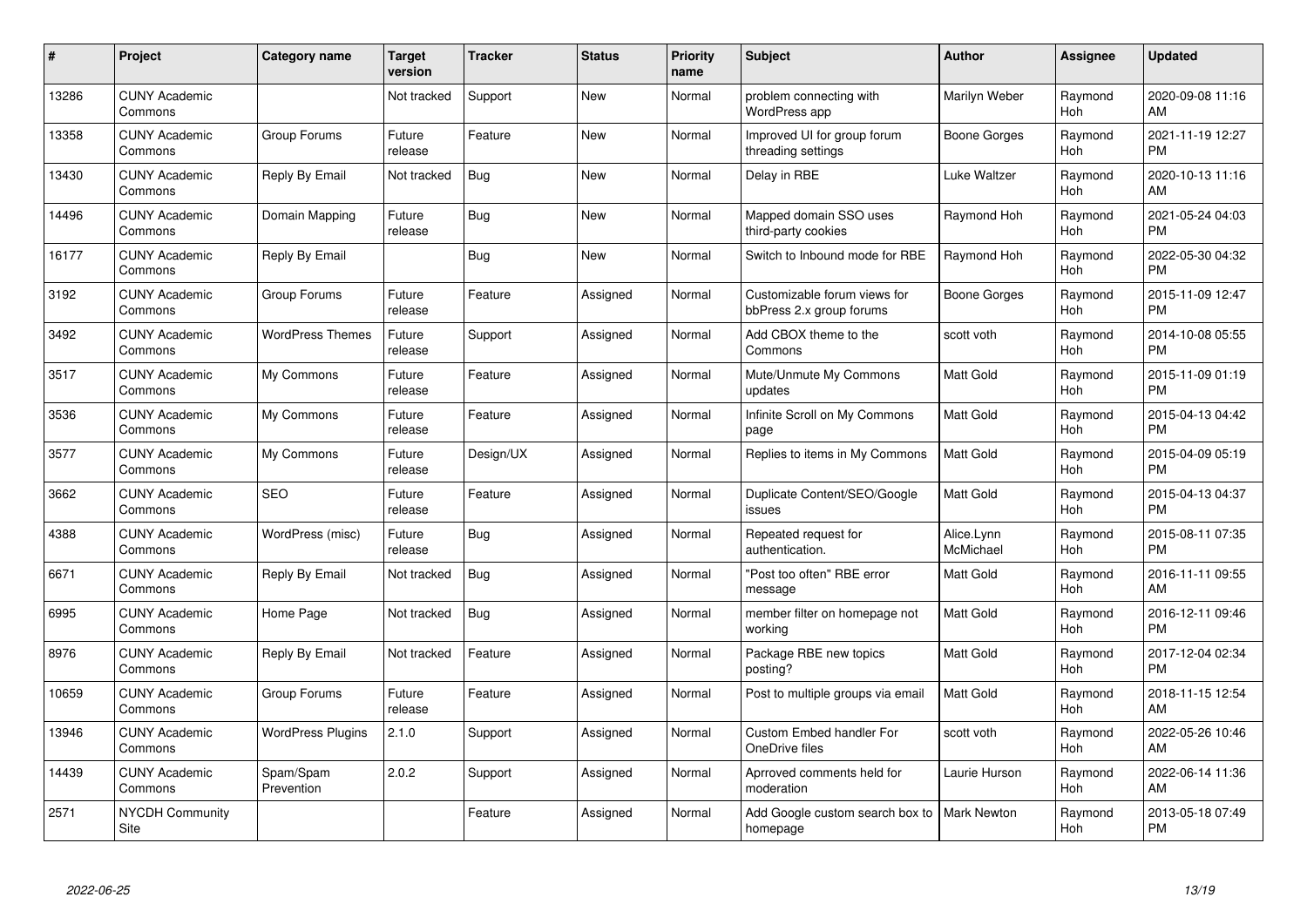| #     | Project                         | <b>Category name</b>     | <b>Target</b><br>version | <b>Tracker</b> | <b>Status</b>        | <b>Priority</b><br>name | <b>Subject</b>                                                  | <b>Author</b>           | <b>Assignee</b>       | <b>Updated</b>                |
|-------|---------------------------------|--------------------------|--------------------------|----------------|----------------------|-------------------------|-----------------------------------------------------------------|-------------------------|-----------------------|-------------------------------|
| 2574  | <b>NYCDH Community</b><br>Site  |                          |                          | Feature        | Assigned             | Normal                  | Add Way to Upload Files to<br>Groups                            | <b>Mark Newton</b>      | Raymond<br><b>Hoh</b> | 2013-05-18 07:46<br><b>PM</b> |
| 8992  | <b>NYCDH Community</b><br>Site  |                          |                          | Bug            | Assigned             | Normal                  | Multiple RBE error reports                                      | Matt Gold               | Raymond<br><b>Hoh</b> | 2017-12-11 05:43<br><b>PM</b> |
| 3369  | <b>CUNY Academic</b><br>Commons | Reply By Email           | Not tracked              | Outreach       | Hold                 | Normal                  | Release reply by email to WP<br>plugin directory                | Matt Gold               | Raymond<br>Hoh        | 2016-03-01 12:46<br><b>PM</b> |
| 3939  | <b>CUNY Academic</b><br>Commons | <b>WordPress Plugins</b> | Future<br>release        | Bug            | Hold                 | Normal                  | Activity stream support for<br>Co-Authors Plus plugin           | Raymond Hoh             | Raymond<br>Hoh        | 2015-11-09 06:13<br><b>PM</b> |
| 8991  | <b>CUNY Academic</b><br>Commons | Reply By Email           | Not tracked              | <b>Bug</b>     | Hold                 | Normal                  | RBE duplicate email message<br>issue                            | Matt Gold               | Raymond<br>Hoh        | 2018-02-18 08:53<br><b>PM</b> |
| 9060  | <b>CUNY Academic</b><br>Commons | Commons In A Box         | Not tracked              | Bug            | Hold                 | Normal                  | Problems with CBox image library<br>upload                      | Lisa Rhody              | Raymond<br>Hoh        | 2018-01-10 03:26<br><b>PM</b> |
| 7115  | <b>CUNY Academic</b><br>Commons | Groups (misc)            | Future<br>release        | Feature        | Reporter<br>Feedback | Normal                  | make licensing info clear during<br>group creation              | <b>Matt Gold</b>        | Raymond<br>Hoh        | 2020-12-08 11:32<br>AM        |
| 10262 | <b>CUNY Academic</b><br>Commons |                          | Not tracked              | Bug            | Reporter<br>Feedback | Normal                  | Newsletter Plugin: Broken Image<br>at Bottom of All Newsletters | Mark Webb               | Raymond<br>Hoh        | 2018-08-30 05:17<br><b>PM</b> |
| 11149 | <b>CUNY Academic</b><br>Commons |                          | Not tracked              | Support        | Reporter<br>Feedback | Normal                  | comments getting blocked                                        | Marilyn Weber           | Raymond<br>Hoh        | 2019-03-26 11:40<br>AM        |
| 12004 | <b>CUNY Academic</b><br>Commons |                          | Not tracked              | Support        | Reporter<br>Feedback | Normal                  | Notifications for spam blog<br>comments                         | Gina Cherry             | Raymond<br>Hoh        | 2019-11-01 12:05<br><b>PM</b> |
| 12741 | <b>CUNY Academic</b><br>Commons | <b>WordPress Plugins</b> | Not tracked              | Support        | Reporter<br>Feedback | Normal                  | Tableau Public Viz Block                                        | Marilyn Weber           | Raymond<br><b>Hoh</b> | 2020-05-12 11:00<br>AM        |
| 13328 | <b>CUNY Academic</b><br>Commons | Group Forums             | Not tracked              | <b>Bug</b>     | Reporter<br>Feedback | Normal                  | cross-posting in two related<br>groups                          | Marilyn Weber           | Raymond<br><b>Hoh</b> | 2020-09-15 10:39<br><b>PM</b> |
| 14983 | <b>CUNY Academic</b><br>Commons | WordPress (misc)         | Not tracked              | Support        | Reporter<br>Feedback | Normal                  | "Read More" tag not working                                     | Rebecca Krisel          | Raymond<br>Hoh        | 2021-11-23 01:17<br><b>PM</b> |
| 15516 | <b>CUNY Academic</b><br>Commons | <b>WordPress Plugins</b> |                          | Bug            | Reporter<br>Feedback | Normal                  | Can't publish or save draft of post<br>on wordpress.com         | Raffi<br>Khatchadourian | Raymond<br><b>Hoh</b> | 2022-03-02 05:52<br><b>PM</b> |
| 15978 | <b>CUNY Academic</b><br>Commons | WordPress - Media        | 2.0.2                    | Support        | Reporter<br>Feedback | Normal                  | tex files?                                                      | Marilyn Weber           | Raymond<br>Hoh        | 2022-06-14 11:36<br>AM        |
| 16110 | <b>CUNY Academic</b><br>Commons |                          |                          | Support        | Reporter<br>Feedback | Normal                  | remove Creative Commons<br>license from pages?                  | Marilyn Weber           | Raymond<br><b>Hoh</b> | 2022-05-17 06:11<br><b>PM</b> |
| 16245 | <b>CUNY Academic</b><br>Commons | WordPress (misc)         |                          | <b>Bug</b>     | Reporter<br>Feedback | Normal                  | Save Button missing on<br>WordPress Profile page                | scott voth              | Raymond<br>Hoh        | 2022-06-16 03:09<br><b>PM</b> |
| 11649 | <b>CUNY Academic</b><br>Commons | <b>WordPress Plugins</b> | 2.0.2                    | <b>Bug</b>     | In Progress          | Normal                  | CC license displayed on every<br>page                           | Gina Cherry             | Raymond<br>Hoh        | 2022-06-14 11:36<br>AM        |
| 14994 | <b>CUNY Academic</b><br>Commons | cdev.gc.cuny.edu         | Not tracked              | Support        | In Progress          | Normal                  | Clear Cache on CDEV                                             | scott voth              | Raymond<br>Hoh        | 2021-12-07 03:51<br><b>PM</b> |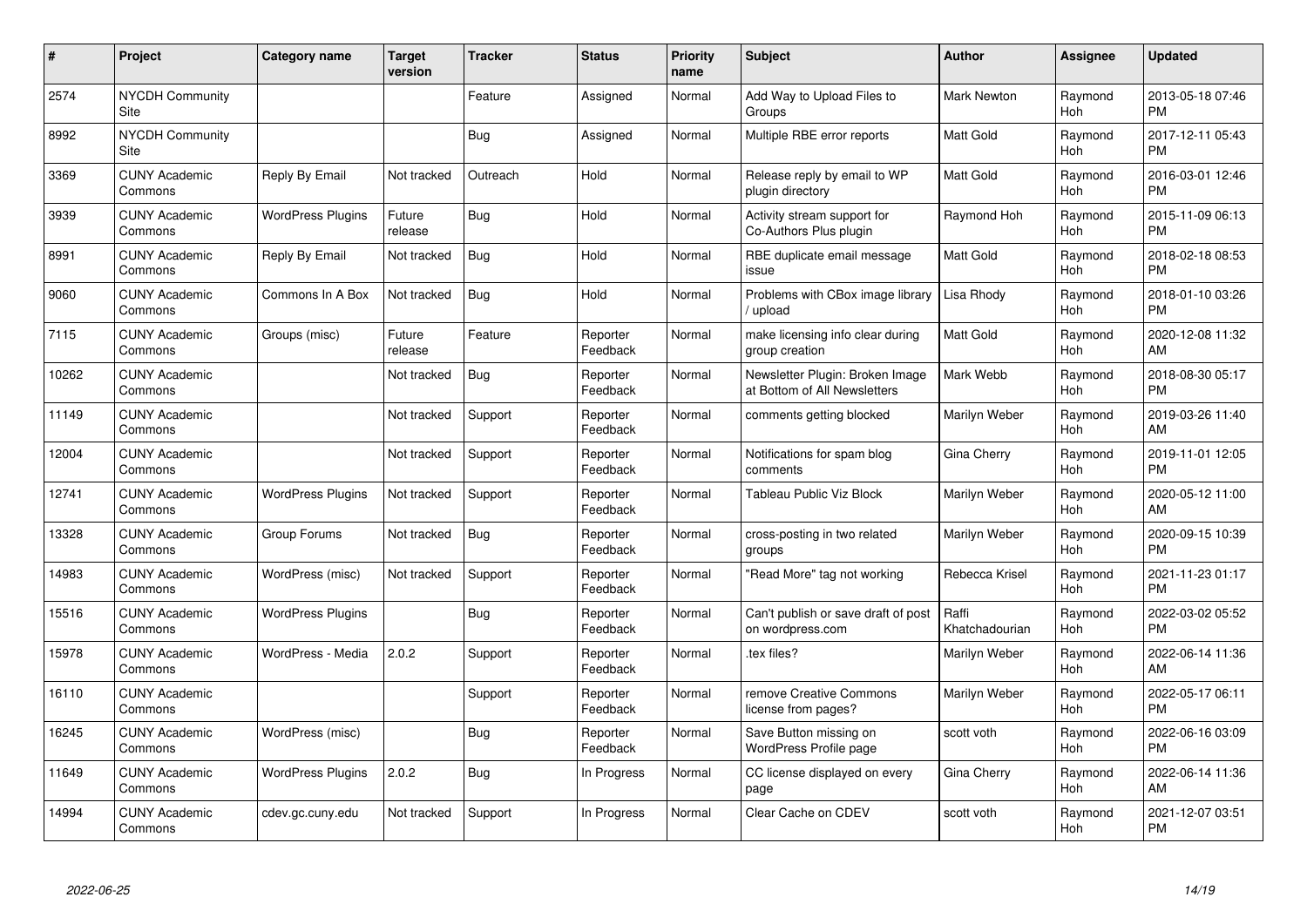| #     | Project                         | <b>Category name</b>     | <b>Target</b><br>version | <b>Tracker</b> | <b>Status</b>                       | <b>Priority</b><br>name | <b>Subject</b>                                                            | <b>Author</b>           | <b>Assignee</b>       | <b>Updated</b>                |
|-------|---------------------------------|--------------------------|--------------------------|----------------|-------------------------------------|-------------------------|---------------------------------------------------------------------------|-------------------------|-----------------------|-------------------------------|
| 16291 | <b>CUNY Academic</b><br>Commons | Site cloning             | 2.0.2                    | Support        | Staged for<br>Production<br>Release | Normal                  | Images coming up blank in Media<br>Library                                | Marilyn Weber           | Raymond<br><b>Hoh</b> | 2022-06-23 08:28<br><b>PM</b> |
| 16296 | <b>CUNY Academic</b><br>Commons | Home Page                | 2.0.2                    | <b>Bug</b>     | Staged for<br>Production<br>Release | Normal                  | "Visit Profile" link on Member<br>Directory page doesn't work<br>properly | Raymond Hoh             | Raymond<br>Hoh        | 2022-06-24 07:54<br><b>PM</b> |
| 497   | <b>CUNY Academic</b><br>Commons | <b>WordPress Plugins</b> | Future<br>release        | Feature        | Assigned                            | Normal                  | Drag and Drop Ordering on<br><b>Gallery Post Plugin</b>                   | Matt Gold               | Ron Rennick           | 2015-11-09 06:18<br><b>PM</b> |
| 308   | <b>CUNY Academic</b><br>Commons | Registration             | Future<br>release        | Feature        | <b>New</b>                          | Normal                  | Group recommendations for<br>signup process                               | Boone Gorges            | Samantha<br>Raddatz   | 2015-11-09 05:07<br><b>PM</b> |
| 4226  | <b>CUNY Academic</b><br>Commons | <b>BuddyPress Docs</b>   | Future<br>release        | Design/UX      | <b>New</b>                          | Normal                  | Add option to connect a Doc with<br>a Group                               | Samantha Raddatz        | Samantha<br>Raddatz   | 2015-09-09 04:08<br><b>PM</b> |
| 4253  | <b>CUNY Academic</b><br>Commons | <b>Public Portfolio</b>  | Future<br>release        | Design/UX      | <b>New</b>                          | Normal                  | Encourage users to add portfolio<br>content                               | Samantha Raddatz        | Samantha<br>Raddatz   | 2015-07-07 11:32<br>AM        |
| 4622  | <b>CUNY Academic</b><br>Commons | <b>Public Portfolio</b>  | Future<br>release        | Design/UX      | New                                 | Normal                  | <b>Profile Visibility Settings</b>                                        | Samantha Raddatz        | Samantha<br>Raddatz   | 2015-09-21 12:18<br><b>PM</b> |
| 5183  | <b>CUNY Academic</b><br>Commons | Social Paper             | Future<br>release        | Design/UX      | <b>New</b>                          | Normal                  | Creating a new paper when<br>viewing an existing paper                    | Raffi<br>Khatchadourian | Samantha<br>Raddatz   | 2016-02-02 12:09<br><b>PM</b> |
| 5298  | <b>CUNY Academic</b><br>Commons |                          | Not tracked              | Publicity      | <b>New</b>                          | Normal                  | Survey Pop-Up Text                                                        | Samantha Raddatz        | Samantha<br>Raddatz   | 2016-03-22 12:27<br><b>PM</b> |
| 5397  | <b>CUNY Academic</b><br>Commons | Social Paper             | Future<br>release        | Feature        | <b>New</b>                          | Normal                  | frustrating to have to<br>enable/disable in SP                            | Marilyn Weber           | Samantha<br>Raddatz   | 2016-04-20 03:39<br><b>PM</b> |
| 481   | <b>CUNY Academic</b><br>Commons | Groups (misc)            | Future<br>release        | Feature        | Assigned                            | Normal                  | ability to archive inactive groups<br>and blogs                           | Michael Mandiberg       | Samantha<br>Raddatz   | 2015-11-09 05:56<br><b>PM</b> |
| 653   | <b>CUNY Academic</b><br>Commons | Group Blogs              | Future<br>release        | Feature        | Assigned                            | Normal                  | Redesign Integration of Groups<br>and Blogs                               | Matt Gold               | Samantha<br>Raddatz   | 2015-11-09 05:40<br><b>PM</b> |
| 1105  | <b>CUNY Academic</b><br>Commons | WordPress (misc)         | Future<br>release        | Feature        | Assigned                            | Normal                  | Rephrase Blog Privacy Options                                             | Matt Gold               | Samantha<br>Raddatz   | 2015-11-09 06:19<br><b>PM</b> |
| 3458  | <b>CUNY Academic</b><br>Commons | Groups (misc)            | Future<br>release        | Feature        | Assigned                            | Normal                  | Filter Members of Group by<br>Campus                                      | Michael Smith           | Samantha<br>Raddatz   | 2014-09-26 08:32<br><b>PM</b> |
| 3473  | <b>CUNY Academic</b><br>Commons | User Experience          | Future<br>release        | Feature        | Assigned                            | Normal                  | Commons profile: Add help info<br>about "Positions" replacing "title"     | Keith Miyake            | Samantha<br>Raddatz   | 2015-11-09 02:28<br><b>PM</b> |
| 4027  | <b>CUNY Academic</b><br>Commons | Commons In A Box         | Not tracked              | Design/UX      | Assigned                            | Normal                  | Usability review of CBOX update<br>procedures                             | Matt Gold               | Samantha<br>Raddatz   | 2015-05-11 06:36<br><b>PM</b> |
| 4221  | <b>CUNY Academic</b><br>Commons | Group Forums             | Future<br>release        | Design/UX      | Assigned                            | Normal                  | Add 'Number of Posts' display<br>option to Forum page                     | Samantha Raddatz        | Samantha<br>Raddatz   | 2015-06-26 02:21<br><b>PM</b> |
| 4235  | <b>CUNY Academic</b><br>Commons |                          | Not tracked              | Design/UX      | Assigned                            | Normal                  | Explore user experience around<br>comments on forum topics vs<br>docs     | <b>Matt Gold</b>        | Samantha<br>Raddatz   | 2015-07-21 10:23<br>AM        |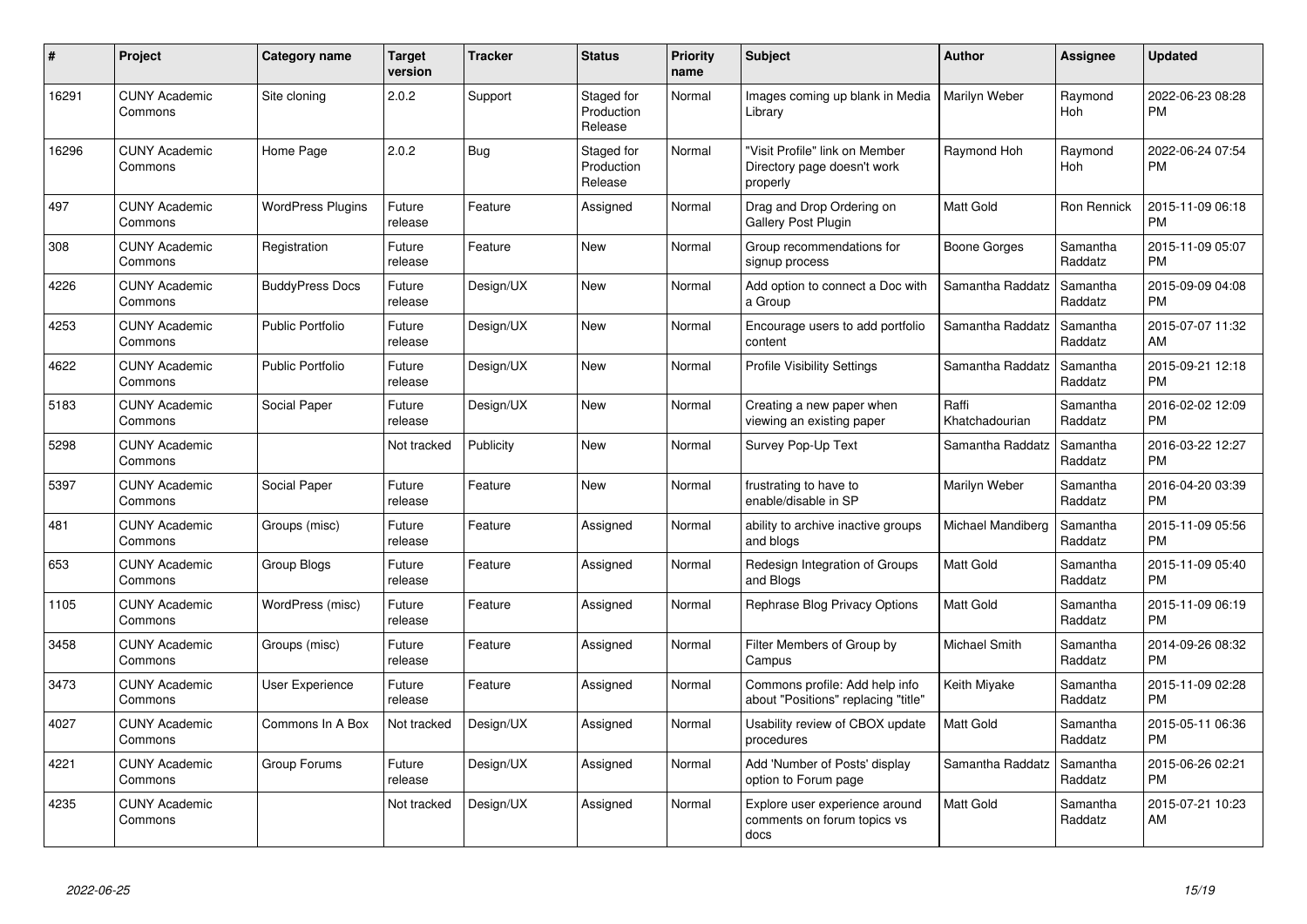| $\#$  | <b>Project</b>                  | Category name               | <b>Target</b><br>version | <b>Tracker</b> | <b>Status</b>        | <b>Priority</b><br>name | <b>Subject</b>                                                                                                                               | Author           | <b>Assignee</b>     | <b>Updated</b>                |
|-------|---------------------------------|-----------------------------|--------------------------|----------------|----------------------|-------------------------|----------------------------------------------------------------------------------------------------------------------------------------------|------------------|---------------------|-------------------------------|
| 4404  | <b>CUNY Academic</b><br>Commons | <b>Public Portfolio</b>     | Future<br>release        | Design/UX      | Assigned             | Normal                  | Change color of permissions info<br>on portfolio editing interface                                                                           | <b>Matt Gold</b> | Samantha<br>Raddatz | 2015-08-11 05:28<br><b>PM</b> |
| 4661  | <b>CUNY Academic</b><br>Commons | User Experience             | Future<br>release        | Bug            | Assigned             | Normal                  | Simplify Events text                                                                                                                         | <b>Matt Gold</b> | Samantha<br>Raddatz | 2015-10-02 09:06<br><b>PM</b> |
| 4986  | <b>CUNY Academic</b><br>Commons | ZenDesk                     | Not tracked              | Support        | Assigned             | Normal                  | Prepare documentation for<br>Zendesk re web widget                                                                                           | <b>Matt Gold</b> | Samantha<br>Raddatz | 2016-02-25 03:09<br><b>PM</b> |
| 5225  | <b>CUNY Academic</b><br>Commons | Registration                | Future<br>release        | Feature        | Assigned             | Normal                  | On-boarding Issues                                                                                                                           | Luke Waltzer     | Samantha<br>Raddatz | 2016-02-12 02:58<br><b>PM</b> |
| 5317  | <b>CUNY Academic</b><br>Commons | Group Blogs                 | Not tracked              | <b>Bug</b>     | Reporter<br>Feedback | Normal                  | Notifications of New Post Didn't<br>Come                                                                                                     | Luke Waltzer     | Samantha<br>Raddatz | 2016-03-21 10:41<br><b>PM</b> |
| 10439 | <b>CUNY Academic</b><br>Commons | Design                      | 2.1.0                    | Design/UX      | New                  | Normal                  | <b>Create Style Guide for Commons</b>                                                                                                        | Sonja Leix       | Sara Cannon         | 2022-06-23 06:20<br><b>PM</b> |
| 10580 | <b>CUNY Academic</b><br>Commons | Information<br>Architecture | Future<br>release        | Design/UX      | <b>New</b>           | Normal                  | Primary nav item review                                                                                                                      | Boone Gorges     | Sara Cannon         | 2021-11-19 12:37<br><b>PM</b> |
| 2612  | <b>CUNY Academic</b><br>Commons |                             | Not tracked              | Publicity      | Assigned             | Normal                  | Pinterest site for the Commons                                                                                                               | local admin      | Sarah<br>Morgano    | 2016-03-04 11:19<br>AM        |
| 3510  | <b>CUNY Academic</b><br>Commons | Publicity                   | 1.7                      | Publicity      | Assigned             | Normal                  | Post on the News Blog re: 'My<br>Commons'                                                                                                    | Micki Kaufman    | Sarah<br>Morgano    | 2014-10-15 11:18<br>AM        |
| 3511  | <b>CUNY Academic</b><br>Commons | Publicity                   | 1.7                      | Publicity      | Assigned             | Normal                  | Social media for 1.7                                                                                                                         | Micki Kaufman    | Sarah<br>Morgano    | 2014-10-14 03:32<br><b>PM</b> |
| 5826  | <b>CUNY Academic</b><br>Commons | <b>WordPress Plugins</b>    | Future<br>release        | Support        | Reporter<br>Feedback | Normal                  | <b>Remove Subscription Options</b><br>plugin from directory                                                                                  | Sarah Morgano    | Sarah<br>Morgano    | 2016-10-21 04:14<br><b>PM</b> |
| 3565  | <b>CUNY Academic</b><br>Commons | My Commons                  | Not tracked              | Documentation  | <b>New</b>           | Normal                  | Load Newest inconsistencies                                                                                                                  | Chris Stein      | scott voth          | 2015-11-09 01:16<br><b>PM</b> |
| 4222  | <b>CUNY Academic</b><br>Commons | User Experience             | Future<br>release        | Design/UX      | <b>New</b>           | Normal                  | Add information to 'Delete<br>Account' page                                                                                                  | Samantha Raddatz | scott voth          | 2015-06-26 11:35<br>AM        |
| 9908  | <b>CUNY Academic</b><br>Commons |                             | Not tracked              | Feature        | New                  | Normal                  | Is it possible to send email<br>updates to users (or an email<br>address not on the list) for only a<br>single page AFTER being<br>prompted? | Michael Shields  | scott voth          | 2018-06-11 01:34<br><b>PM</b> |
| 11883 | <b>CUNY Academic</b><br>Commons | Help/Codex                  | Not tracked              | Support        | <b>New</b>           | Normal                  | Need Embedding Help Page<br>Update (Tableau)                                                                                                 | Anthony Wheeler  | scott voth          | 2019-09-24 08:49<br>AM        |
| 12247 | <b>CUNY Academic</b><br>Commons | Publicity                   | Not tracked              | Support        | <b>New</b>           | Normal                  | Screenshot of First Commons<br>Homepage                                                                                                      | scott voth       | scott voth          | 2020-01-14 12:08<br><b>PM</b> |
| 14394 | <b>CUNY Academic</b><br>Commons |                             | Not tracked              | Feature        | <b>New</b>           | Normal                  | Commons News Site - redesign                                                                                                                 | scott voth       | scott voth          | 2021-09-14 10:46<br>AM        |
| 14787 | <b>CUNY Academic</b><br>Commons | Plugin Packages             | Future<br>release        | Feature        | <b>New</b>           | Normal                  | Creating a "Design" plugin<br>package                                                                                                        | Laurie Hurson    | scott voth          | 2022-04-27 04:56<br><b>PM</b> |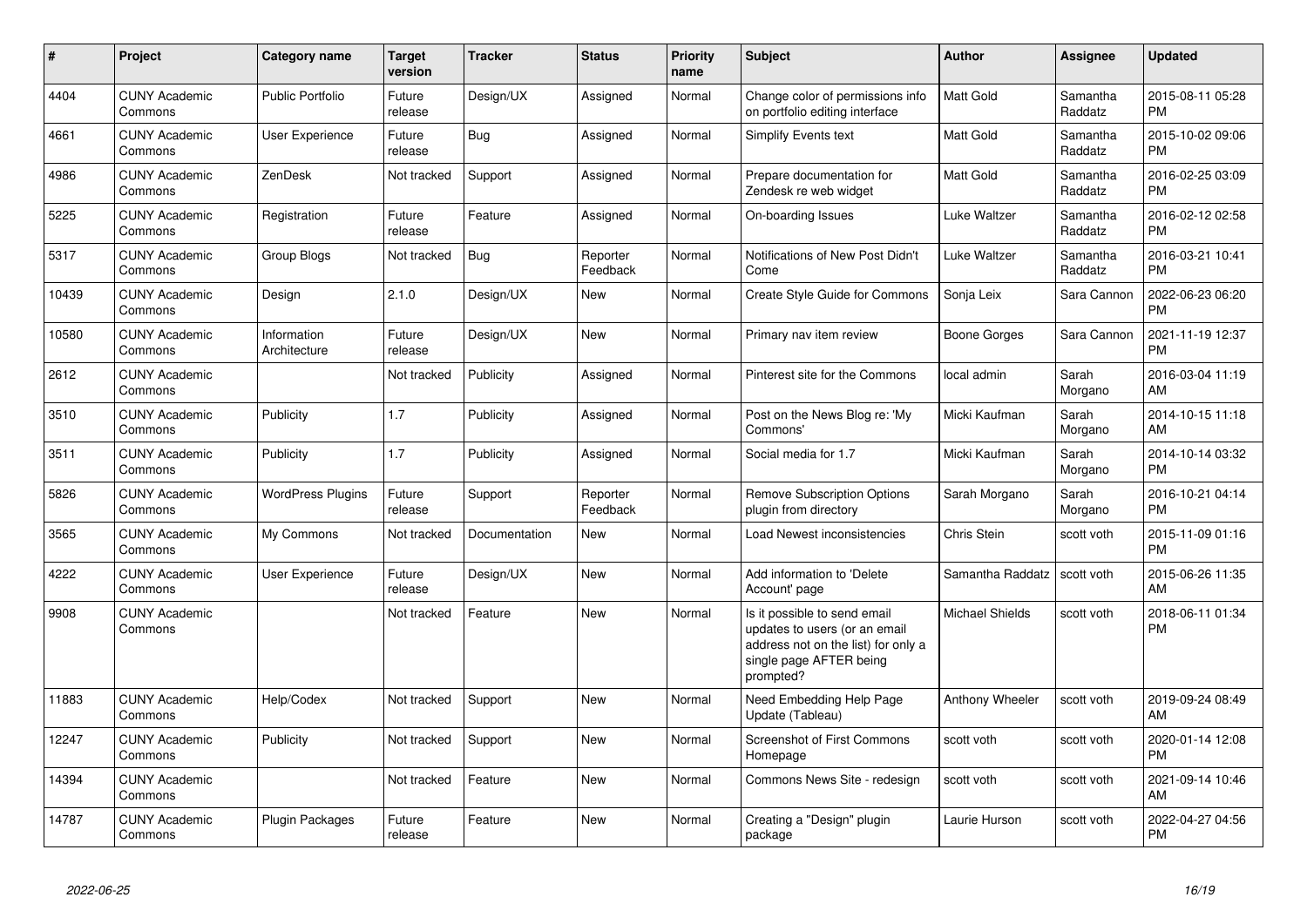| #     | Project                         | <b>Category name</b>     | Target<br>version | <b>Tracker</b> | <b>Status</b>        | <b>Priority</b><br>name | <b>Subject</b>                                                                     | Author              | Assignee            | <b>Updated</b>                |
|-------|---------------------------------|--------------------------|-------------------|----------------|----------------------|-------------------------|------------------------------------------------------------------------------------|---------------------|---------------------|-------------------------------|
| 636   | <b>CUNY Academic</b><br>Commons | WordPress (misc)         | Not tracked       | Support        | Assigned             | Normal                  | Create Lynda.com-like Table of<br>Contents for Prospective Tutorial<br>Screencasts | <b>Matt Gold</b>    | scott voth          | 2016-02-23 03:12<br><b>PM</b> |
| 3524  | <b>CUNY Academic</b><br>Commons | Documentation            | Not tracked       | Documentation  | Assigned             | Normal                  | Post describing all you can do<br>when starting up a new<br>blog/group             | <b>Matt Gold</b>    | scott voth          | 2014-10-04 12:56<br>РM        |
| 6115  | <b>CUNY Academic</b><br>Commons | Publicity                | Not tracked       | Feature        | Assigned             | Normal                  | create digital signage for GC                                                      | <b>Matt Gold</b>    | scott voth          | 2016-10-11 10:09<br><b>PM</b> |
| 4070  | <b>CUNY Academic</b><br>Commons | Analytics                | Not tracked       | Support        | Assigned             | Normal                  | Request for JITP site analytics                                                    | Matt Gold           | Seth Persons        | 2016-02-23 03:09<br><b>PM</b> |
| 4635  | <b>CUNY Academic</b><br>Commons | Authentication           | Future<br>release | Feature        | <b>New</b>           | Normal                  | Allow non-WP authentication                                                        | <b>Boone Gorges</b> | Sonja Leix          | 2019-03-01 02:05<br><b>PM</b> |
| 11789 | <b>CUNY Academic</b><br>Commons | Courses                  | Future<br>release | Feature        | <b>New</b>           | Normal                  | Ability to remove item from<br>Courses list                                        | Laurie Hurson       | Sonja Leix          | 2019-09-24 12:28<br><b>PM</b> |
| 11834 | <b>CUNY Academic</b><br>Commons | <b>Group Files</b>       | Future<br>release | Feature        | New                  | Normal                  | Improved tools for managing<br>group file folders                                  | Boone Gorges        | Sonja Leix          | 2019-09-06 03:55<br><b>PM</b> |
| 6665  | <b>CUNY Academic</b><br>Commons |                          | Not tracked       | Publicity      | New                  | Normal                  | Dead Link in 1.10 announcement<br>post                                             | Paige Dupont        | Stephen Real        | 2016-12-01 03:11<br><b>PM</b> |
| 8440  | <b>CUNY Academic</b><br>Commons | Onboarding               | Not tracked       | Bug            | <b>New</b>           | Normal                  | Create Test Email Accounts for<br><b>Onboarding Project</b>                        | Stephen Real        | Stephen Real        | 2017-08-01 09:49<br><b>PM</b> |
| 9643  | <b>CUNY Academic</b><br>Commons | Publicity                | Not tracked       | Feature        | <b>New</b>           | Normal                  | Create a page on the Commons<br>for logos etc.                                     | Stephen Real        | Stephen Real        | 2018-04-24 10:53<br>AM        |
| 5316  | <b>CUNY Academic</b><br>Commons | User Experience          | Future<br>release | Feature        | Assigned             | Normal                  | Prompt user email address<br>updates                                               | Matt Gold           | Stephen Real        | 2016-12-21 03:30<br><b>PM</b> |
| 3090  | <b>CUNY Academic</b><br>Commons | Twitter page             | Future<br>release | Feature        | Assigned             | Normal                  | Prevent Retweets from showing<br>up on Commons twitter page                        | Matt Gold           | <b>Tahir Butt</b>   | 2016-10-24 11:31<br>AM        |
| 6426  | <b>CUNY Academic</b><br>Commons | Spam/Spam<br>Prevention  | Future<br>release | Feature        | Assigned             | Normal                  | Force captcha on all comments?                                                     | Matt Gold           | <b>Tahir Butt</b>   | 2016-10-24 02:06<br><b>PM</b> |
| 5679  | <b>CUNY Academic</b><br>Commons | Analytics                | Not tracked       | Feature        | <b>New</b>           | Normal                  | Logged In Users for GA                                                             | Valerie Townsend    | Valerie<br>Townsend | 2016-06-11 09:49<br>AM        |
| 5581  | <b>CUNY Academic</b><br>Commons | Analytics                | Future<br>release | Feature        | Assigned             | Normal                  | Explore alternatives to Google<br>Analytics                                        | <b>Matt Gold</b>    | Valerie<br>Townsend | 2020-04-17 03:12<br>PM        |
| 13912 | <b>CUNY Academic</b><br>Commons |                          | Not tracked       | Feature        | Hold                 | Low                     | posting "missed schedule"                                                          | Marilyn Weber       |                     | 2021-02-23 10:46<br>AM        |
| 6356  | <b>CUNY Academic</b><br>Commons | <b>WordPress Plugins</b> | Future<br>release | <b>Bug</b>     | Reporter<br>Feedback | Low                     | Should Subscribe2 be<br>deprecated?                                                | Luke Waltzer        |                     | 2017-03-20 12:20<br><b>PM</b> |
| 2577  | <b>NYCDH Community</b><br>Site  |                          |                   | Feature        | Assigned             | Low                     | Investigate Potential to Add Links<br>to the Forum                                 | <b>Mark Newton</b>  | Alex Gil            | 2013-05-16 09:40<br>PM        |
| 2576  | NYCDH Community<br>Site         |                          |                   | <b>Bug</b>     | Hold                 | Low                     | Test Next Button in Javascript<br><b>Tutorial Under Activities</b>                 | Mark Newton         | Alex Gil            | 2013-05-18 02:55<br><b>PM</b> |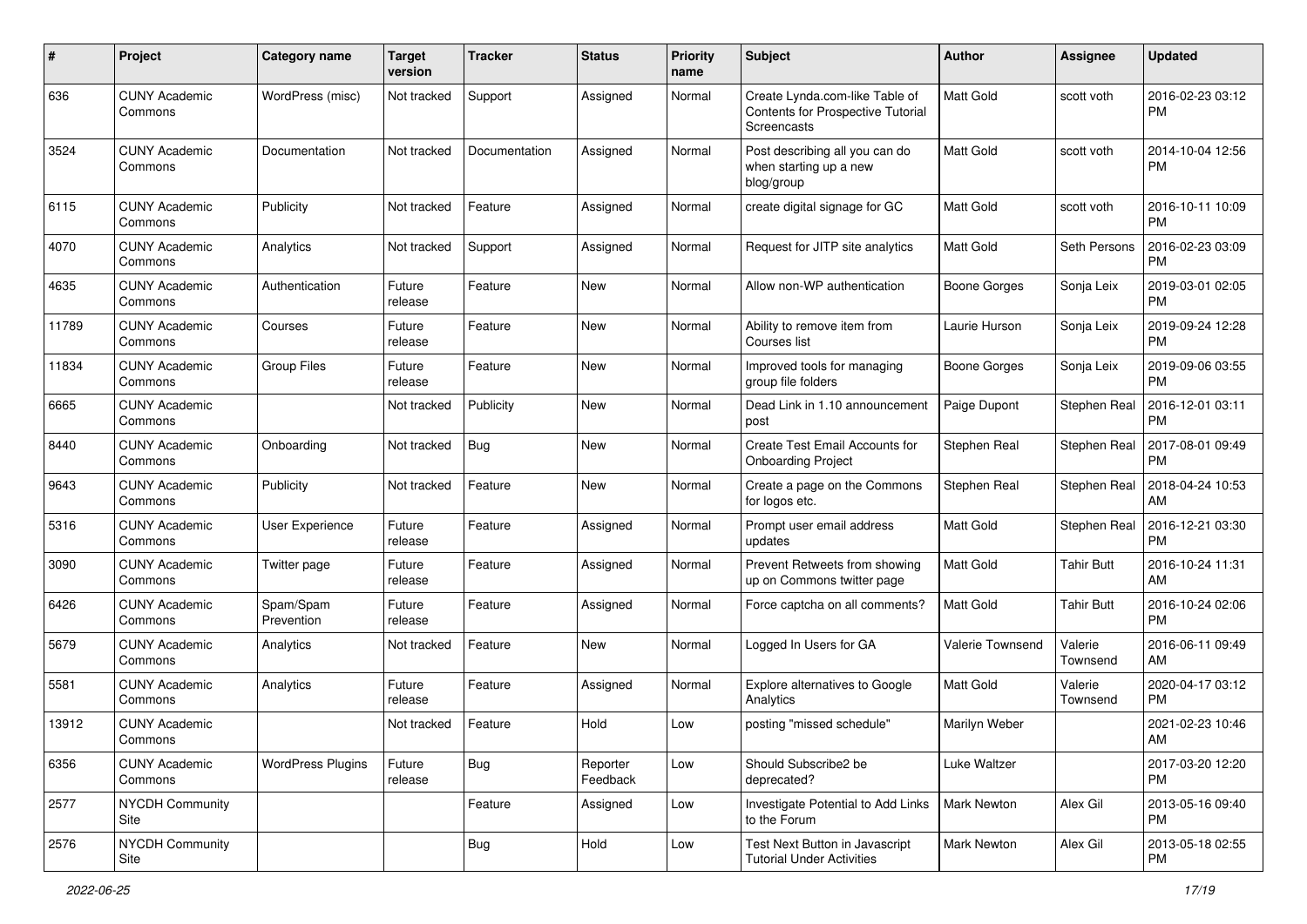| $\pmb{\#}$ | <b>Project</b>                  | <b>Category name</b>     | Target<br>version | Tracker    | <b>Status</b>        | <b>Priority</b><br>name | <b>Subject</b>                                                                                  | <b>Author</b>       | Assignee        | <b>Updated</b>                |
|------------|---------------------------------|--------------------------|-------------------|------------|----------------------|-------------------------|-------------------------------------------------------------------------------------------------|---------------------|-----------------|-------------------------------|
| 1166       | <b>CUNY Academic</b><br>Commons | <b>Email Invitations</b> | Future<br>release | Feature    | <b>New</b>           | Low                     | Better organizational tools for<br>Sent Invites                                                 | Boone Gorges        | Boone<br>Gorges | 2015-11-09 06:02<br><b>PM</b> |
| 1167       | <b>CUNY Academic</b><br>Commons | <b>Email Invitations</b> | Future<br>release | Feature    | <b>New</b>           | Low                     | Allow email invitations to be<br>resent                                                         | Boone Gorges        | Boone<br>Gorges | 2015-11-12 12:53<br>AM        |
| 3048       | <b>CUNY Academic</b><br>Commons | <b>Public Portfolio</b>  | Future<br>release | Feature    | <b>New</b>           | Low                     | Images for rich text profile fields                                                             | Boone Gorges        | Boone<br>Gorges | 2014-02-19 12:56<br><b>PM</b> |
| 3615       | <b>CUNY Academic</b><br>Commons | Redmine                  | Not tracked       | Feature    | <b>New</b>           | Low                     | Create Redmine issues via email                                                                 | Dominic Giglio      | Boone<br>Gorges | 2017-11-16 11:36<br>AM        |
| 5052       | <b>CUNY Academic</b><br>Commons | Social Paper             | Future<br>release | Feature    | <b>New</b>           | Low                     | Sentence by sentence or line by<br>line comments (SP suggestion #3)                             | Marilyn Weber       | Boone<br>Gorges | 2016-02-11 10:24<br><b>PM</b> |
| 6389       | <b>CUNY Academic</b><br>Commons | <b>BuddyPress Docs</b>   | Future<br>release | Feature    | <b>New</b>           | Low                     | Make Discussion Area Visible<br>When Editing a Doc                                              | Luke Waltzer        | Boone<br>Gorges | 2016-10-21 04:16<br><b>PM</b> |
| 58         | <b>CUNY Academic</b><br>Commons | BuddyPress (misc)        | Future<br>release | Feature    | Assigned             | Low                     | Make member search sortable by<br>last name                                                     | Roberta Brody       | Boone<br>Gorges | 2010-08-26 02:38<br><b>PM</b> |
| 519        | <b>CUNY Academic</b><br>Commons | <b>BuddyPress Docs</b>   | Future<br>release | Feature    | Assigned             | Low                     | TOC for individual docs - for new<br>BP "wiki-like" plugin                                      | scott voth          | Boone<br>Gorges | 2015-11-09 05:54<br>PM        |
| 1165       | <b>CUNY Academic</b><br>Commons | <b>Email Invitations</b> | Future<br>release | Feature    | Assigned             | Low                     | Allow saved lists of invitees under<br>Send Invites                                             | Boone Gorges        | Boone<br>Gorges | 2015-11-09 06:03<br><b>PM</b> |
| 1417       | <b>CUNY Academic</b><br>Commons | <b>BuddyPress Docs</b>   | Future<br>release | Feature    | Assigned             | Low                     | <b>Bulk actions for BuddyPress Docs</b>                                                         | <b>Boone Gorges</b> | Boone<br>Gorges | 2016-10-17 10:41<br><b>PM</b> |
| 1562       | <b>CUNY Academic</b><br>Commons | <b>WordPress Plugins</b> | Future<br>release | Feature    | Assigned             | Low                     | Play with NYT Collaborative<br><b>Authoring Tool</b>                                            | Matt Gold           | Boone<br>Gorges | 2015-01-05 08:47<br>PM        |
| 2013       | <b>CUNY Academic</b><br>Commons | <b>Public Portfolio</b>  | Future<br>release | Feature    | Assigned             | Low                     | Have Profile Privacy Options<br>show up only for filled-in fields                               | Matt Gold           | Boone<br>Gorges | 2015-11-09 06:09<br><b>PM</b> |
| 2223       | <b>CUNY Academic</b><br>Commons | <b>WordPress Plugins</b> | Future<br>release | Feature    | Assigned             | Low                     | Add Participad to the CUNY<br><b>Academic Commons</b>                                           | Matt Gold           | Boone<br>Gorges | 2014-09-17 10:03<br><b>PM</b> |
| 2325       | <b>CUNY Academic</b><br>Commons | BuddyPress (misc)        | Future<br>release | Feature    | Assigned             | Low                     | Profile should have separate<br>fields for first/last names                                     | local admin         | Boone<br>Gorges | 2015-11-09 06:09<br><b>PM</b> |
| 2610       | <b>CUNY Academic</b><br>Commons | Group Invitations        | Future<br>release | Feature    | Assigned             | Low                     | Request: Custom invitation<br>message to group invites                                          | local admin         | Boone<br>Gorges | 2015-11-09 06:13<br><b>PM</b> |
| 3080       | <b>CUNY Academic</b><br>Commons | <b>Group Files</b>       | Future<br>release | Feature    | Assigned             | Low                     | Create a system to keep track of<br>file changes                                                | Matt Gold           | Boone<br>Gorges | 2014-02-26 10:04<br><b>PM</b> |
| 2618       | <b>NYCDH Community</b><br>Site  |                          |                   | <b>Bug</b> | Assigned             | Low                     | Mark blogs as spam when created   Matt Gold<br>by users marked as spam                          |                     | Boone<br>Gorges | 2013-06-09 11:38<br><b>PM</b> |
| 8675       | <b>CUNY Academic</b><br>Commons | User Onboarding          | Future<br>release | <b>Bug</b> | Reporter<br>Feedback | Low                     | Add new User search screen calls<br>for the input of email address but<br>doesn't work with one | Paul Hebert         | Boone<br>Gorges | 2017-10-11 11:17<br>AM        |
| 3354       | <b>CUNY Academic</b><br>Commons | <b>Group Files</b>       | Future<br>release | Feature    | Assigned             | Low                     | Allow Group Download of Multiple<br><b>Selected Files</b>                                       | <b>Matt Gold</b>    | Chris Stein     | 2014-08-01 08:50<br><b>AM</b> |